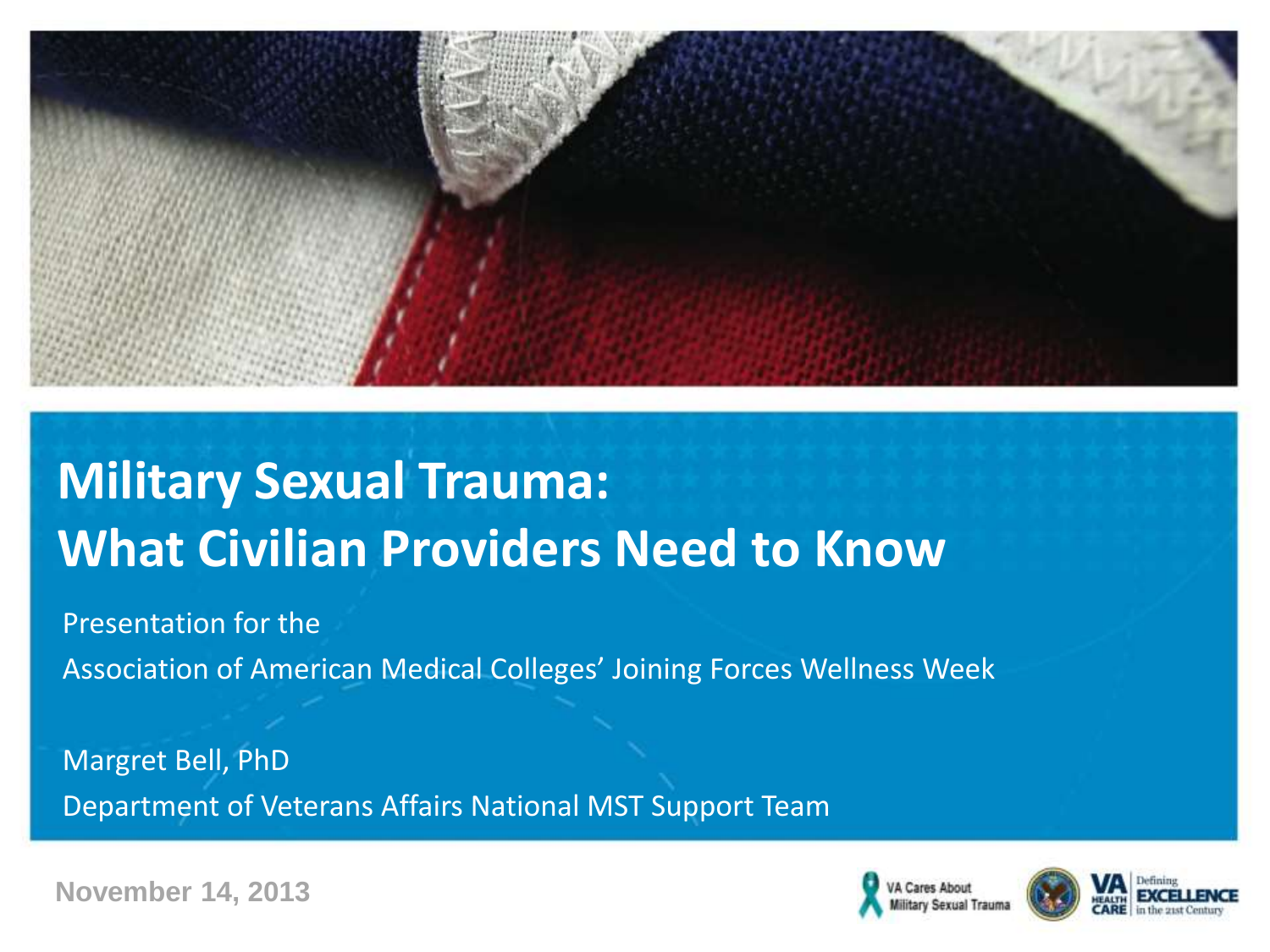#### What is Military Sexual Trauma (MST)?

- VA's definition of MST comes from federal law but in general is sexual assault or repeated, threatening sexual harassment that occurred during a Veteran's military service
	- Can occur on or off base, while a Veteran was on or off duty
	- Perpetrator identity does not matter
- MST is an experience, not a diagnosis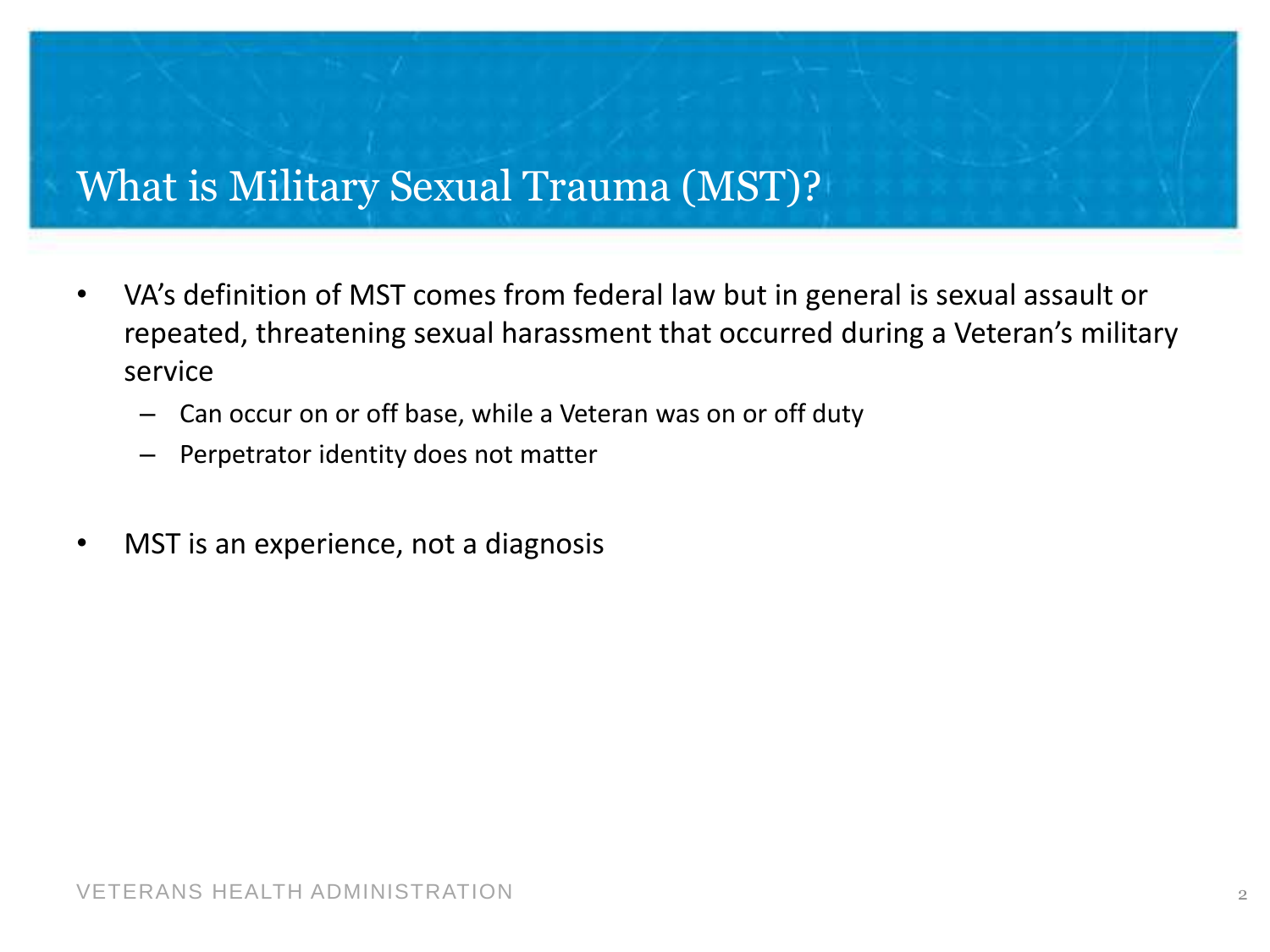# What is MST?

- Any sort of sexual activity in which someone is involved against his or her will
- Someone may be:
	- Physically forced into participation
	- Unable to consent to sexual activities (e.g., intoxicated)
	- Pressured into sexual activities (e.g., with threats of consequences or promises of rewards)
- Can involve things such as:
	- Threatening, offensive remarks about a person's body or sexual activities
	- Threatening and unwelcome sexual advances
	- Unwanted touching or grabbing
	- Oral sex, anal sex, sexual penetration with an object and/or sexual intercourse
- Compliance does not mean consent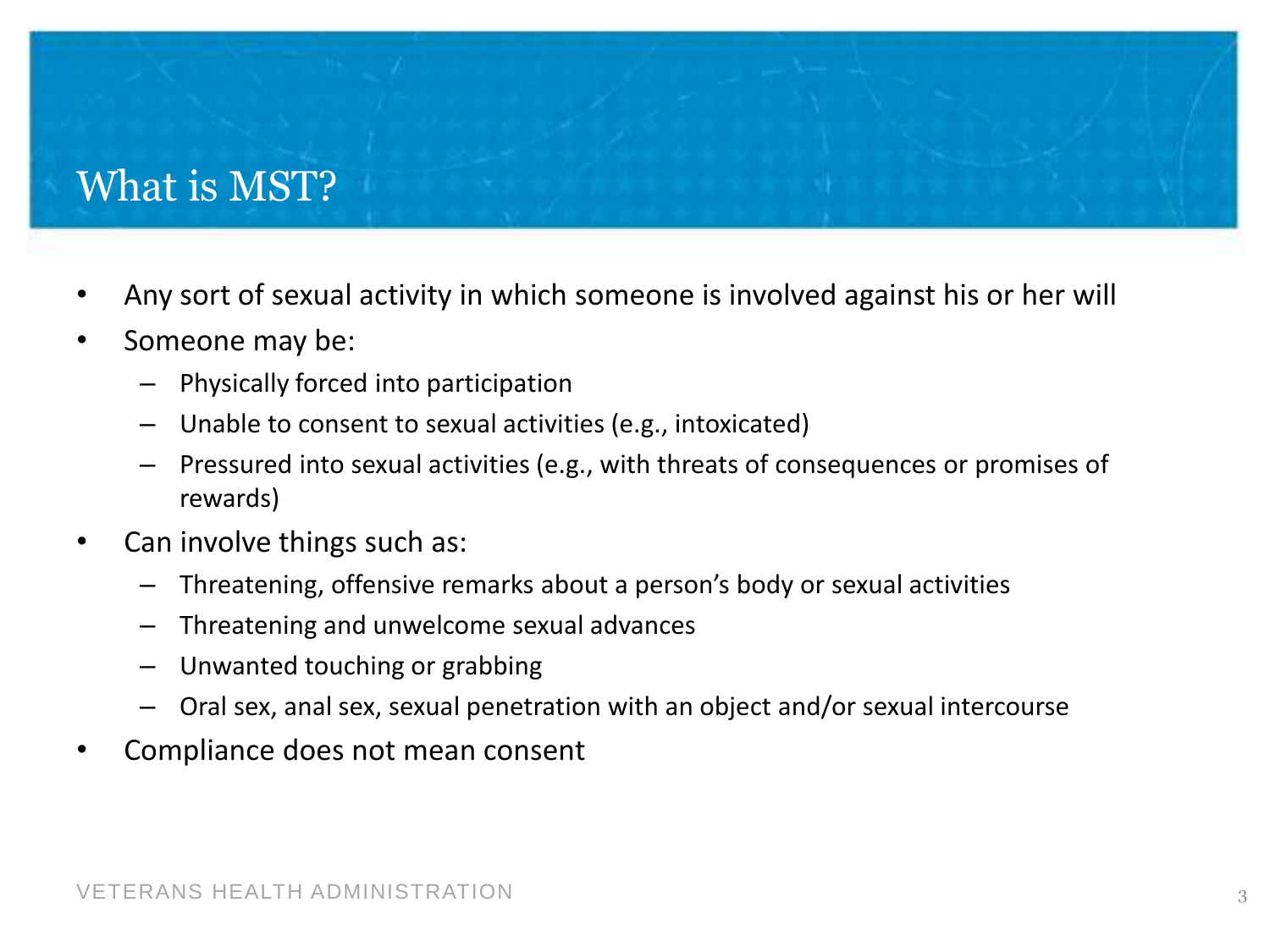# Why a Session on MST for Medical Providers?

- MST is associated with both mental health and physical health problems
- An MST history can affect patients' reactions to certain procedures and to the patient-provider relationship
- Attention to underlying trauma-related issues can help:
	- Improve the health and well-being of patients
	- Ensure care is tailored to a patient's unique needs
	- Facilitate a stronger and more effective patient-provider relationship
- You don't need to be a mental health provider to help Veterans recover from MST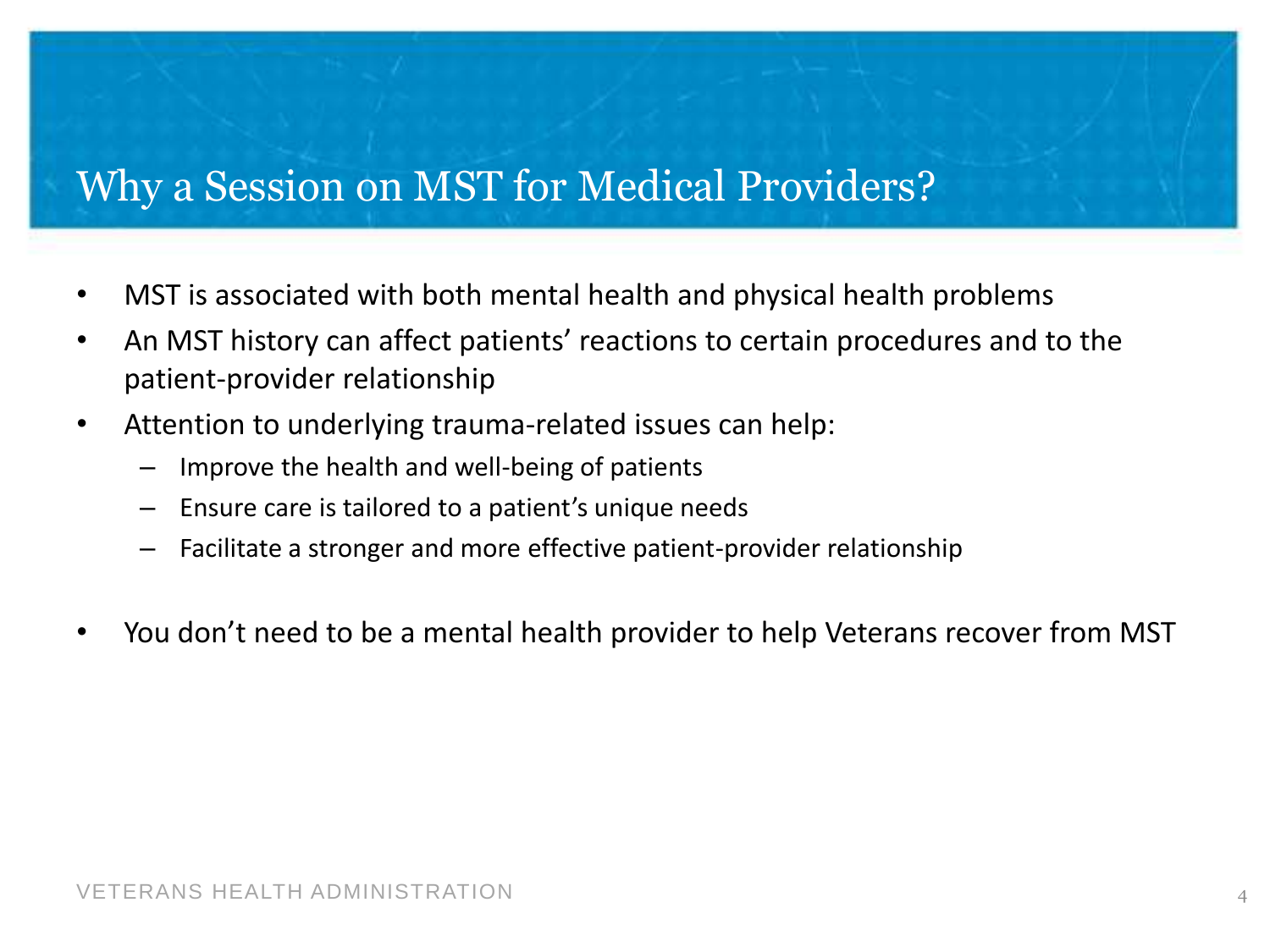# Today's Agenda

- Prevalence
- Impact
- What you can do
- Ways to learn more
- Information about VA services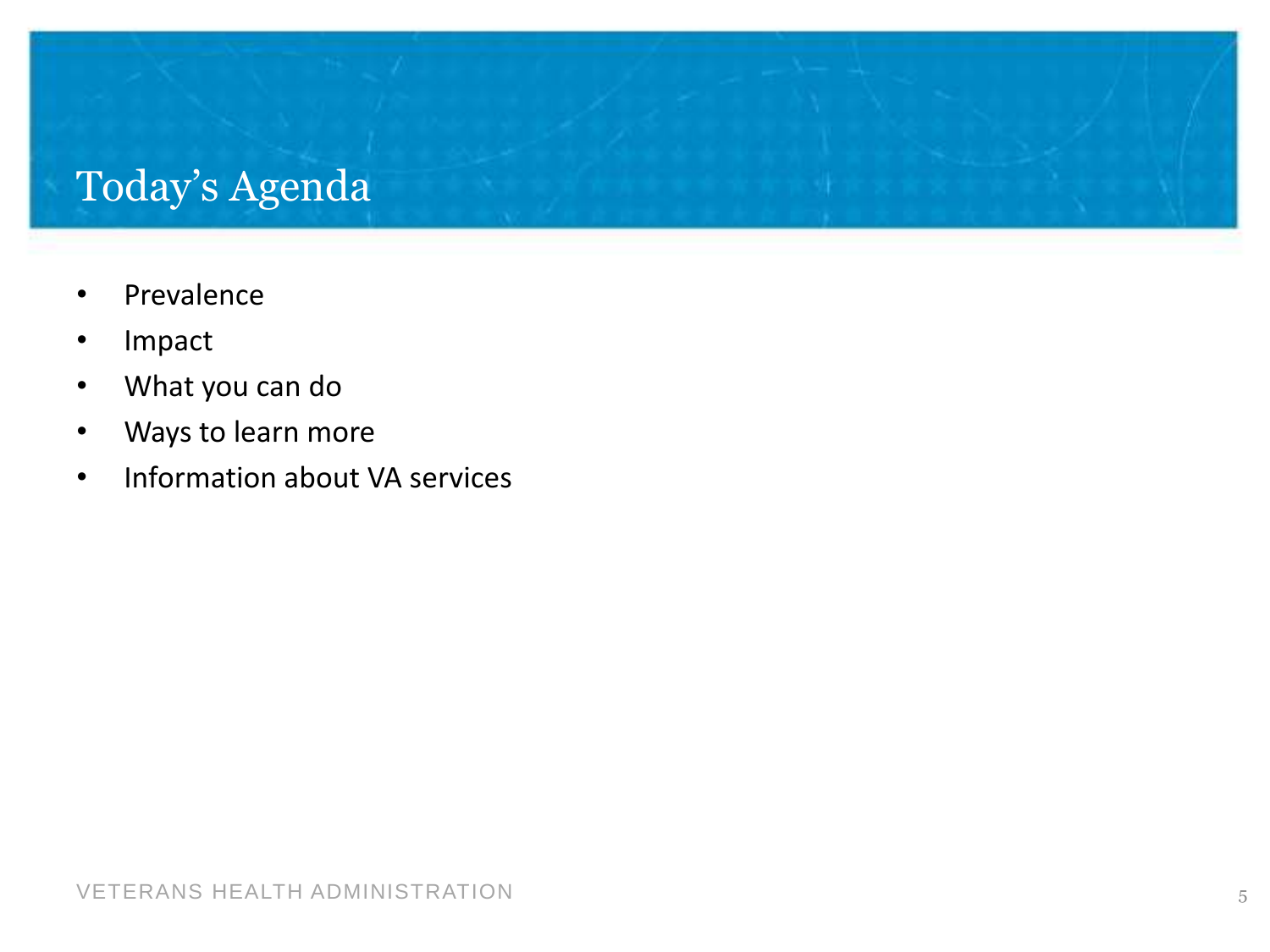# Focus for Today

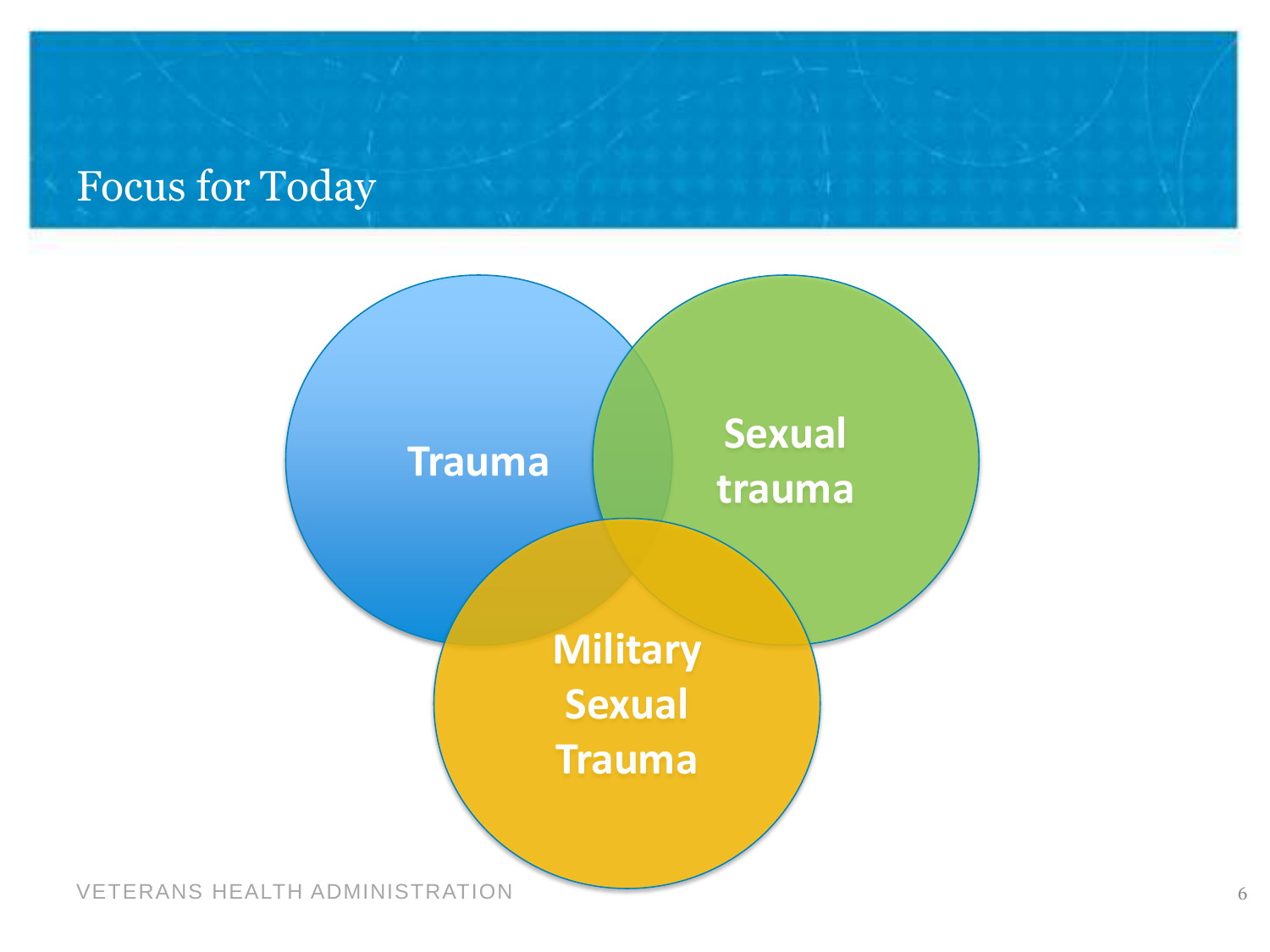

# **The Problem**

VETERANS HEALTH ADMINISTRATION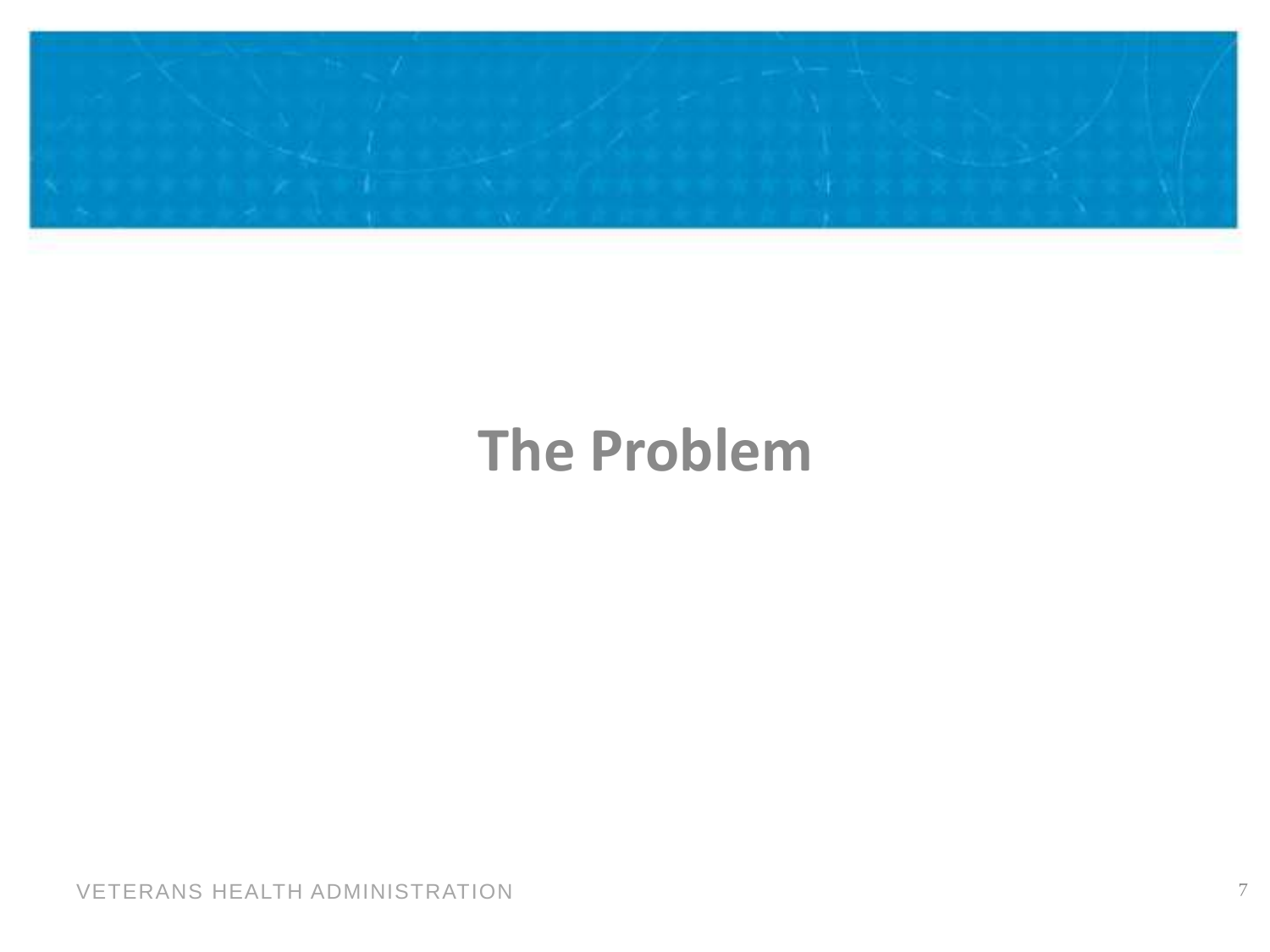#### How Common is MST?

- This can be difficult to know, as sexual trauma is frequently underreported
- When screened as part of the Veterans Health Administration's (VHA) universal screening program, about 1 in 5 women and 1 in 100 men tell their VHA health care provider that they experienced sexual trauma in the military
	- These data speak only to the rate among Veterans who have chosen to seek VA health care
	- Because MST is an experience, not a diagnosis, these data cannot address what percent of those who screened positive need or want treatment
- Although women experience MST in higher proportions than do men, because of the large number of men in the military there are significant numbers of men and women seen in VA who have experienced MST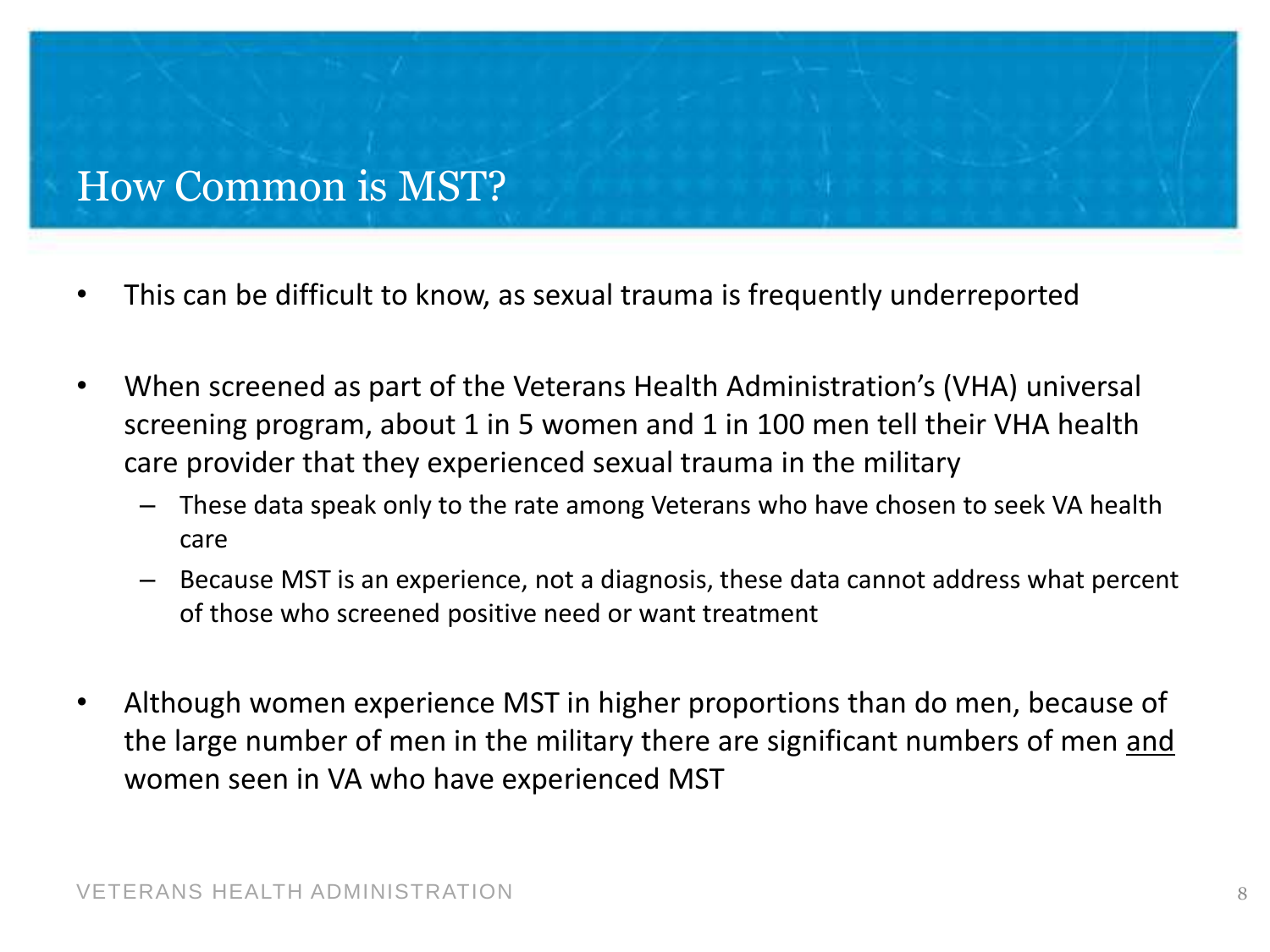#### Impact

- People are remarkably resilient after experiencing trauma
- There is no one way that Veterans respond to MST
	- Many cope quite well and recover without professional help
	- Some continue to have difficulties at times or strong reactions to certain situations
	- Some experience more profound or longer-term problems
		- May be particularly likely for multiply traumatized Veterans
		- Veterans of Iraq and Afghanistan may have relatively recent MST experiences, making their distress perhaps more acute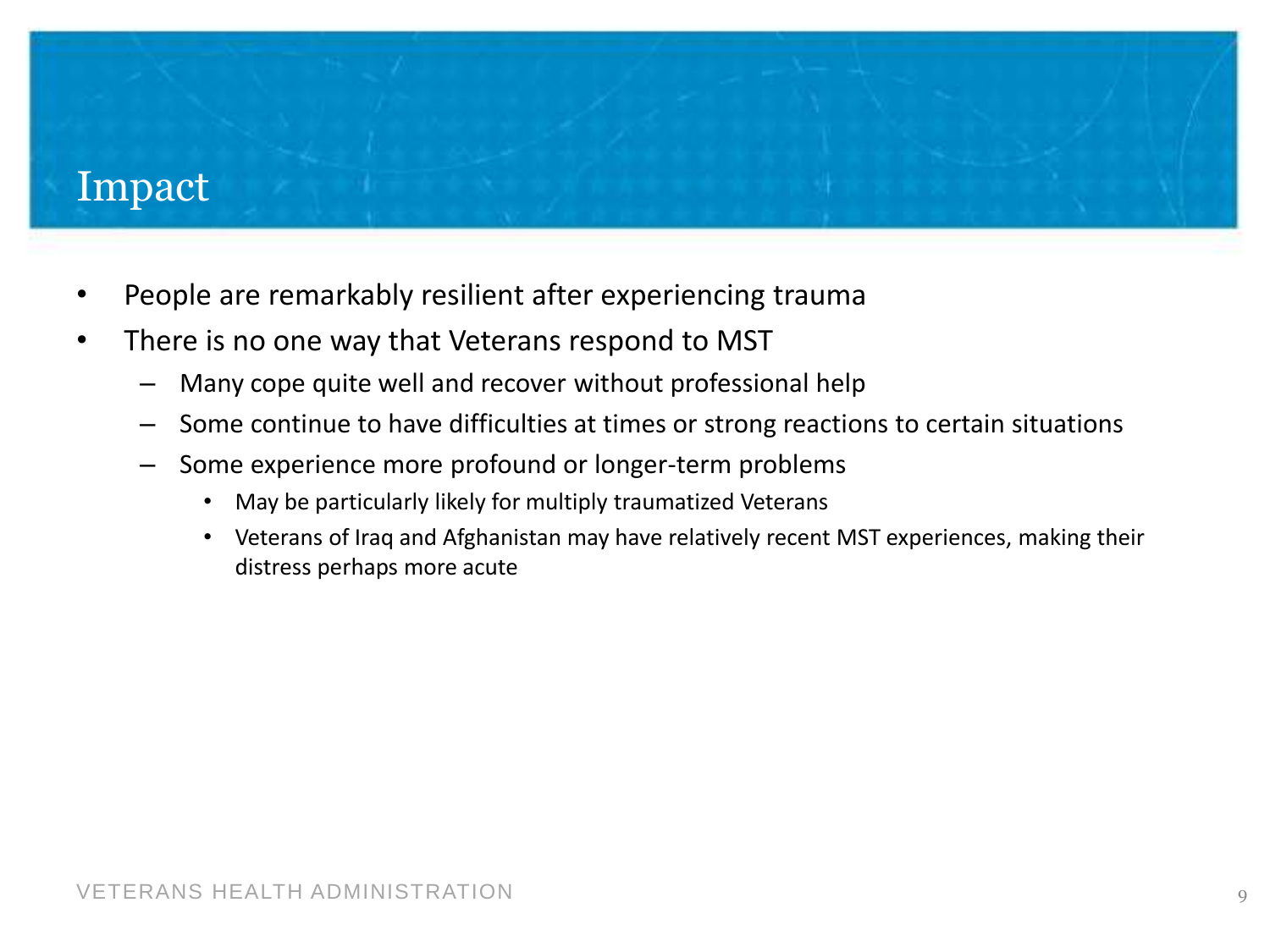#### Common Mental Health Diagnoses

- Among users of VA health care, the mental health diagnoses most commonly associated with MST are:
	- PTSD
	- Depressive Disorders
	- Anxiety Disorders
	- Bipolar Disorders
	- Drug and Alcohol Use Disorders
	- Schizophrenia and Psychoses
- Other mental health diagnoses common among sexual trauma survivors more generally include:
	- Eating Disorders
	- Dissociative Disorders
	- Somatization Disorder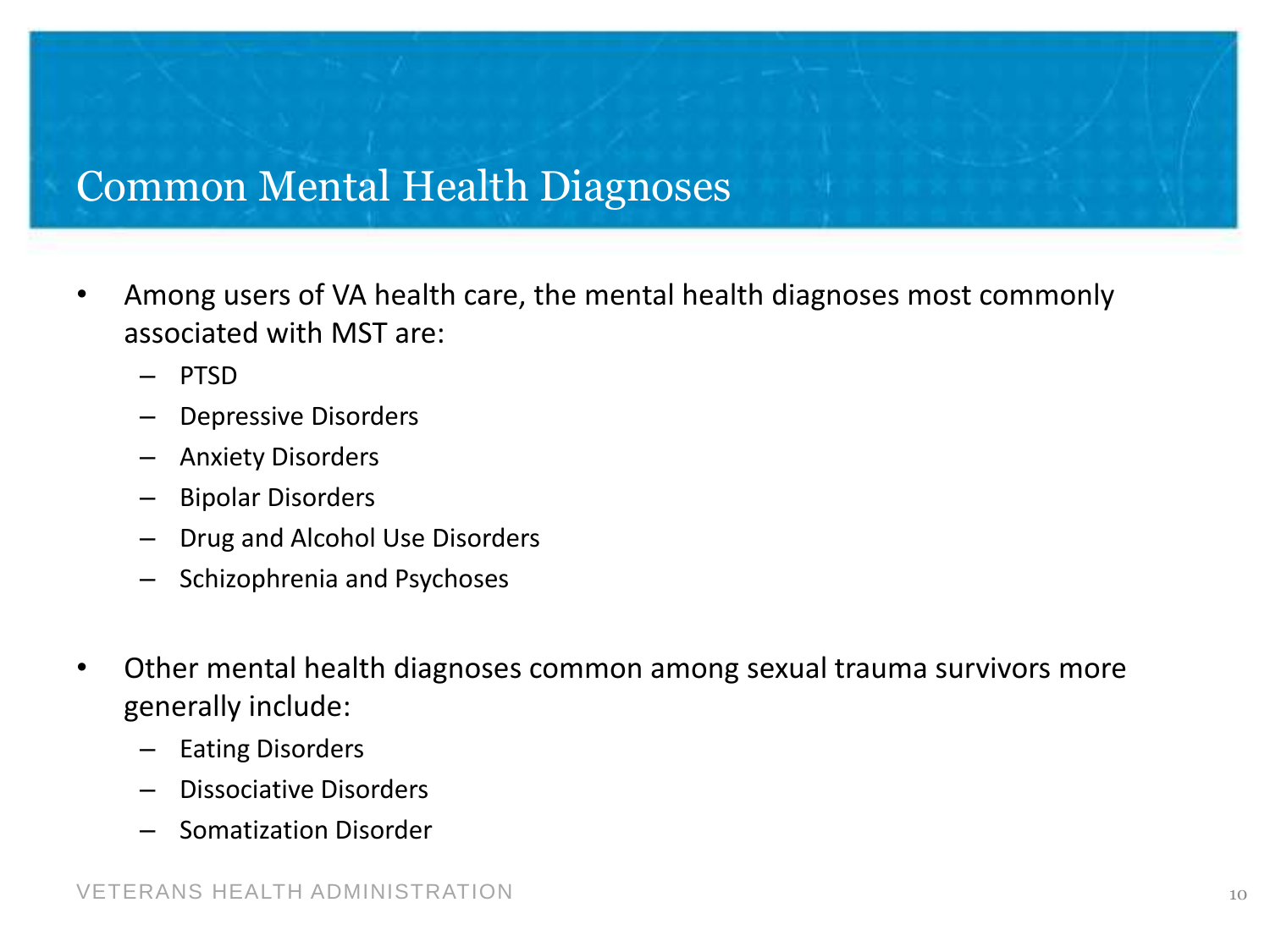#### Common Symptoms and Problems

- Extremes of emotion and emotional lability
- Emotional disengagement or flatness
- Difficulties with attention, concentration, and memory
- Re-experiencing and strong reactions to reminders
- Hypervigiliance
- Trouble sleeping, nightmares
- Suicidal thoughts or behavior
- Self-harm
- Drinking and drug use
- Disordered eating
- **Dissociation**
- Sexual dysfunction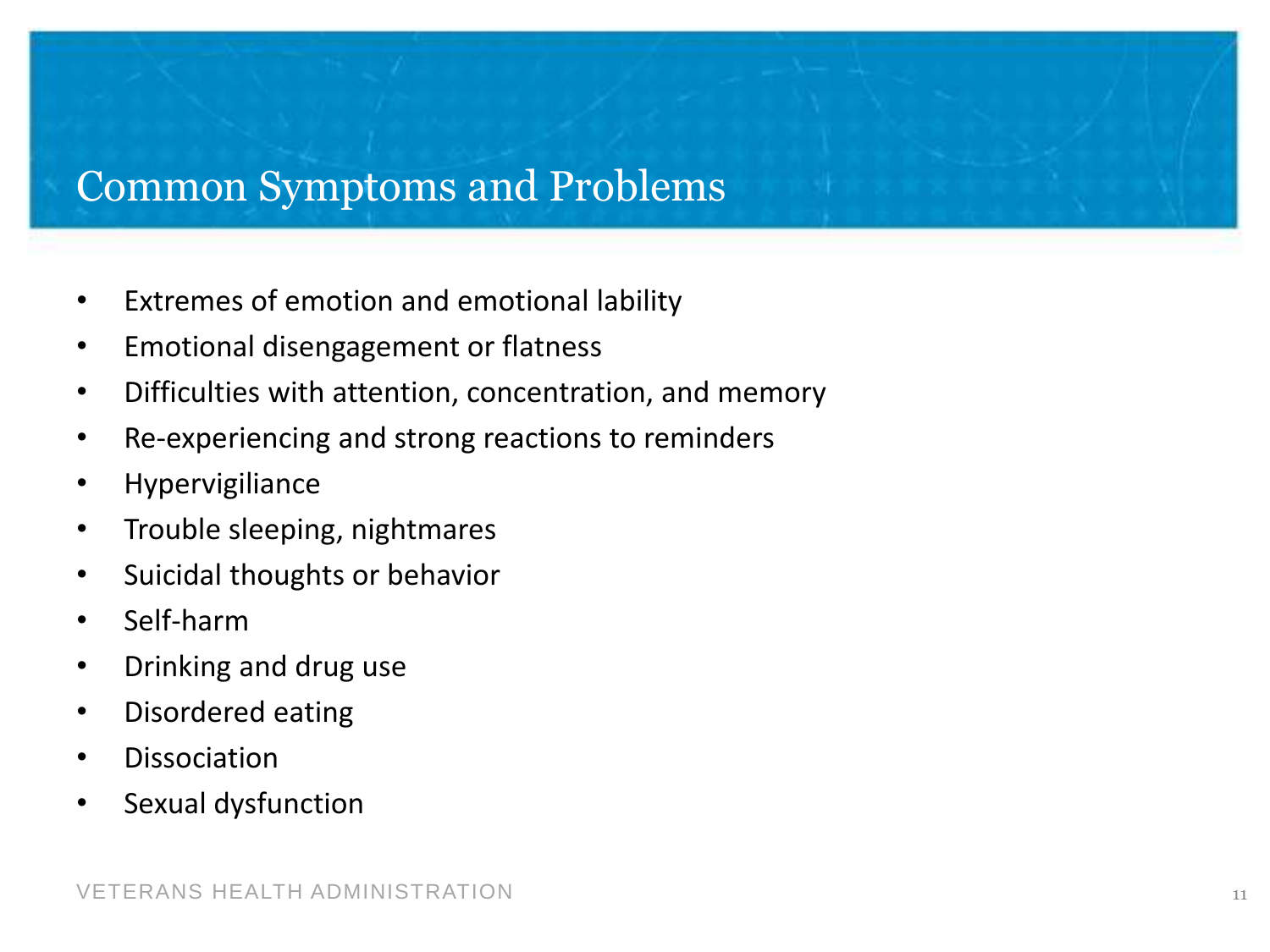# Common Symptoms and Problems

- Difficulties in core areas of functioning and well-being
	- Interpersonal difficulties or avoidance of relationships
	- Difficulties getting and maintaining employment
	- Difficulties with school
	- Difficulties with parenting
	- Difficulties with identity and sense of self
	- Spirituality issues/crisis of faith
- Homelessness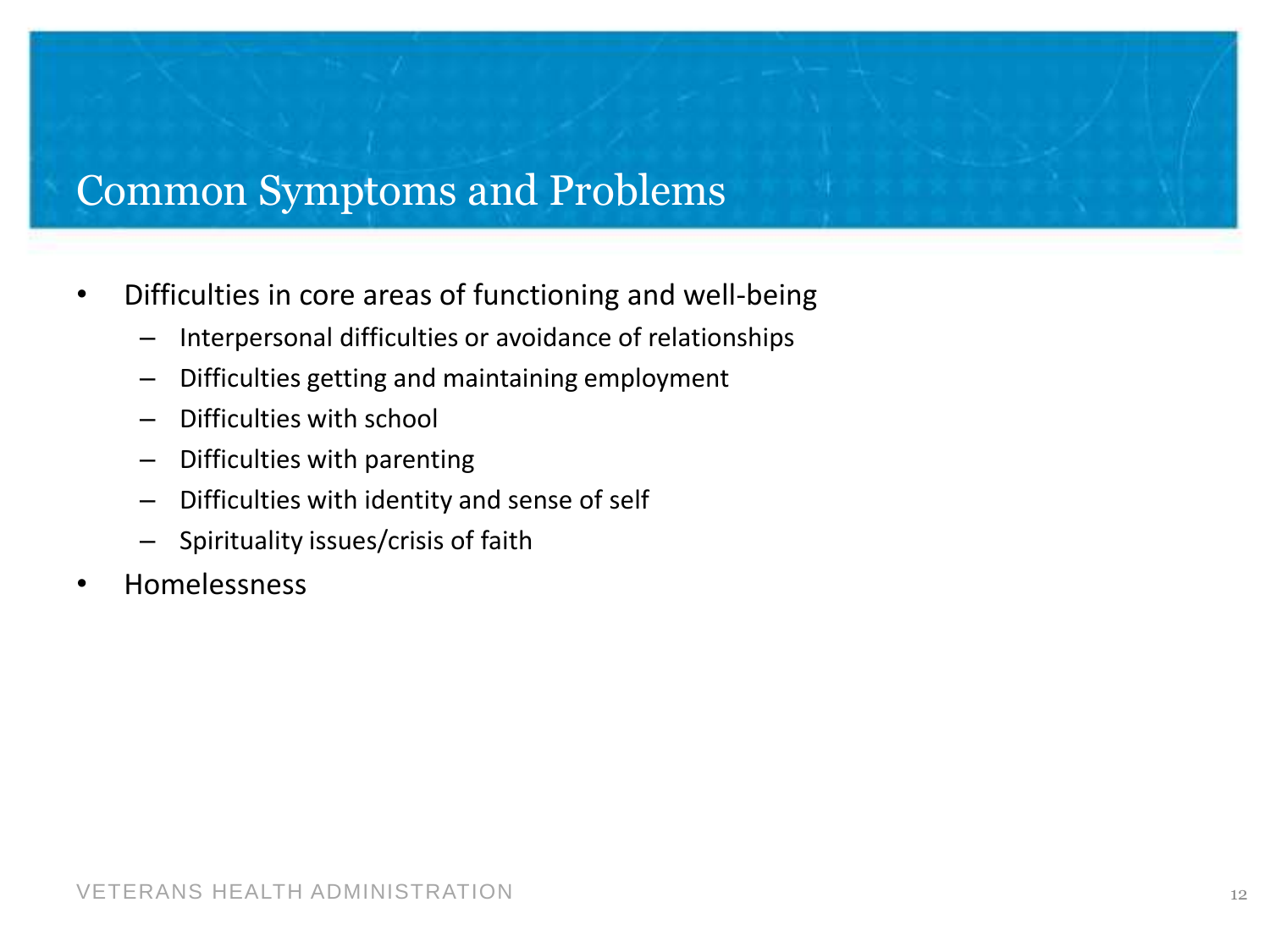#### Common Physical Health Problems

- Among users of VA health care, the physical health diagnoses most commonly associated with MST are:
	- Liver disease
	- Chronic pulmonary disease
	- Chronic pain (e.g., lower back pain, headaches)
	- Gastrointestinal problems (e.g., Irritable Bowel Syndrome)
	- Gynecological problems (e.g., menstrual disorders, pelvic pain)
	- *Women:* Obesity, weight loss, hypothyroidism
	- *Men:* AIDS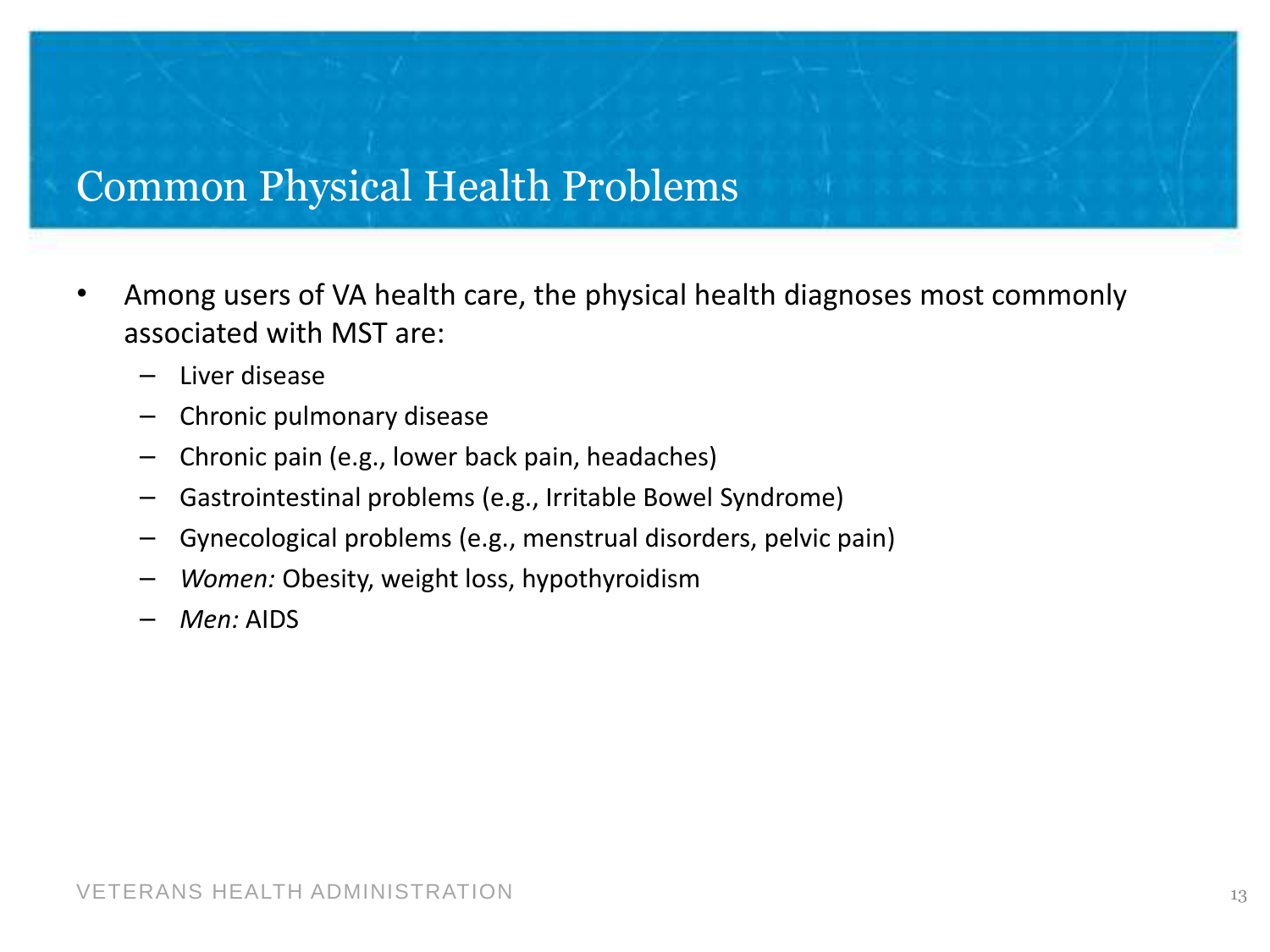# Potential Mechanisms for Physical Health Problems

- Lower threshold for reporting symptoms
- Higher rates of somatization disorders
	- However, these mechanisms do not explain higher rates of diagnosed medical conditions among Veterans who experienced MST
- Direct health effects
	- Physical injuries, pregnancy, sexually transmitted infections or other health problems may be a direct result of MST
- Indirect mechanisms
	- Individuals with histories of sexual trauma may engage in behaviors that can lead to future health problems (e.g., smoking, substance use)
- Physiologic mechanisms
	- Trauma-related neuroendocrine changes can contribute to health problems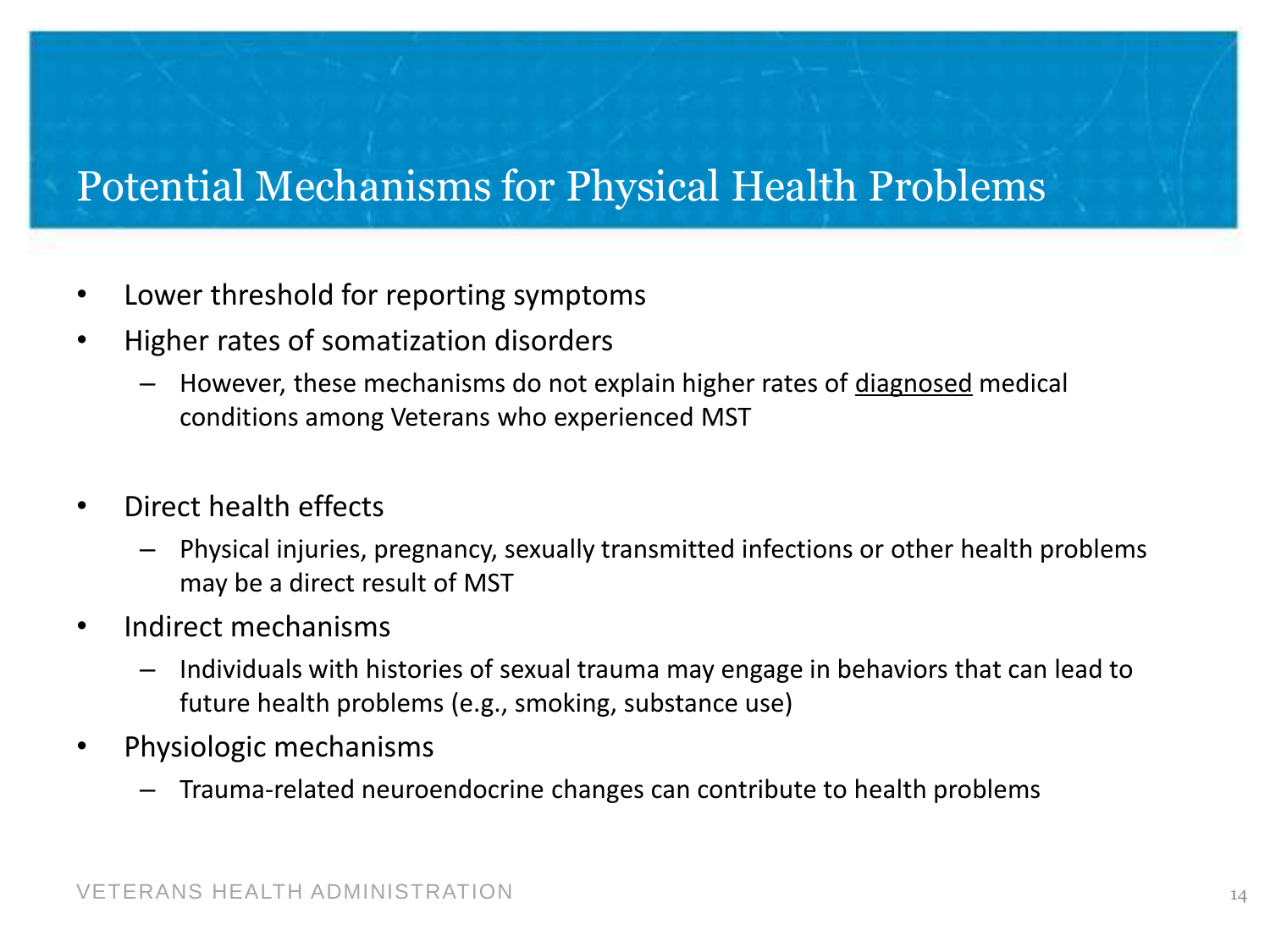# Scenes from a Medical Provider's Office

- When you discuss the need for a colonoscopy, David becomes very physically agitated and withdrawn. He starts downplaying his symptoms and says he's just not sure he has time for all these appointments right now.
- Jean always jumps a little when you touch her and has an elevated heart rate throughout your appointment. She seems to have a particularly hard time in the small exam rooms at your facility.
- Shawn only calls your office when a problem has reached crisis levels.
- Tomika has managed to avoid a gynecological exam for the past 5 years. When you finally convince her to have one, she cancels the appointment at the last minute and never comes back.
- Andre's anxiety is so high during routine dental exams that he needs to be sedated. He insists on having a female dentist.
- During appointments, Joanne will sometimes burst into tears or abruptly become angry. Other times, she seems to "check out" and stare off into space.
- Others?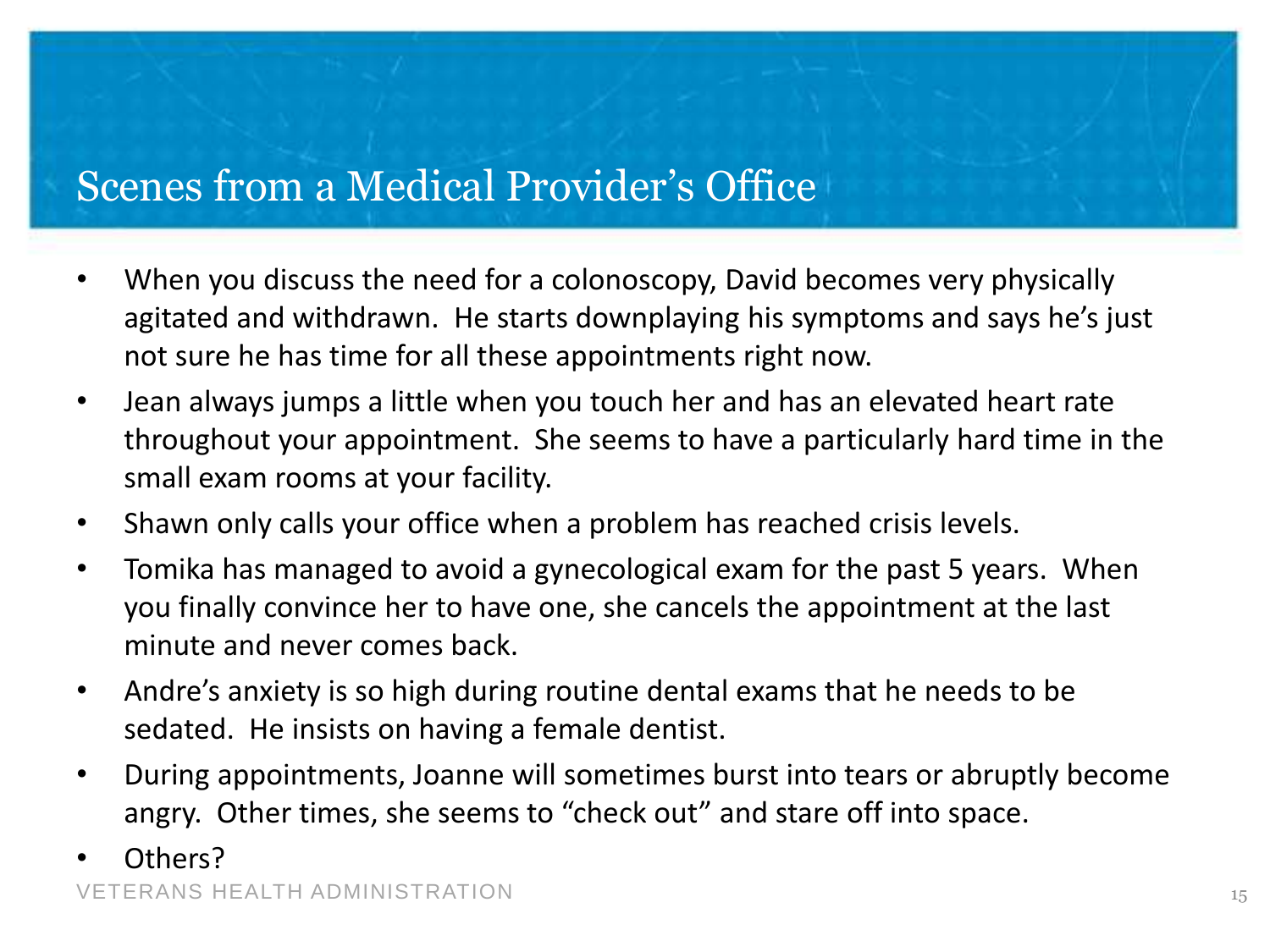#### How Trauma Changes People

- Diagnostic and Statistical Manual of Mental Disorders (5th ed.) definition of trauma:
	- Exposure to actual or threatened death, serious injury, or sexual violence
- Another way to think about what it means to experience psychological trauma:
	- Parallel to physical trauma: "A serious injury or shock to the body"
	- Often incomprehensible
	- Often shatters previously held beliefs
	- Impacts physiology, emotional equilibrium, and cognitive approach to the world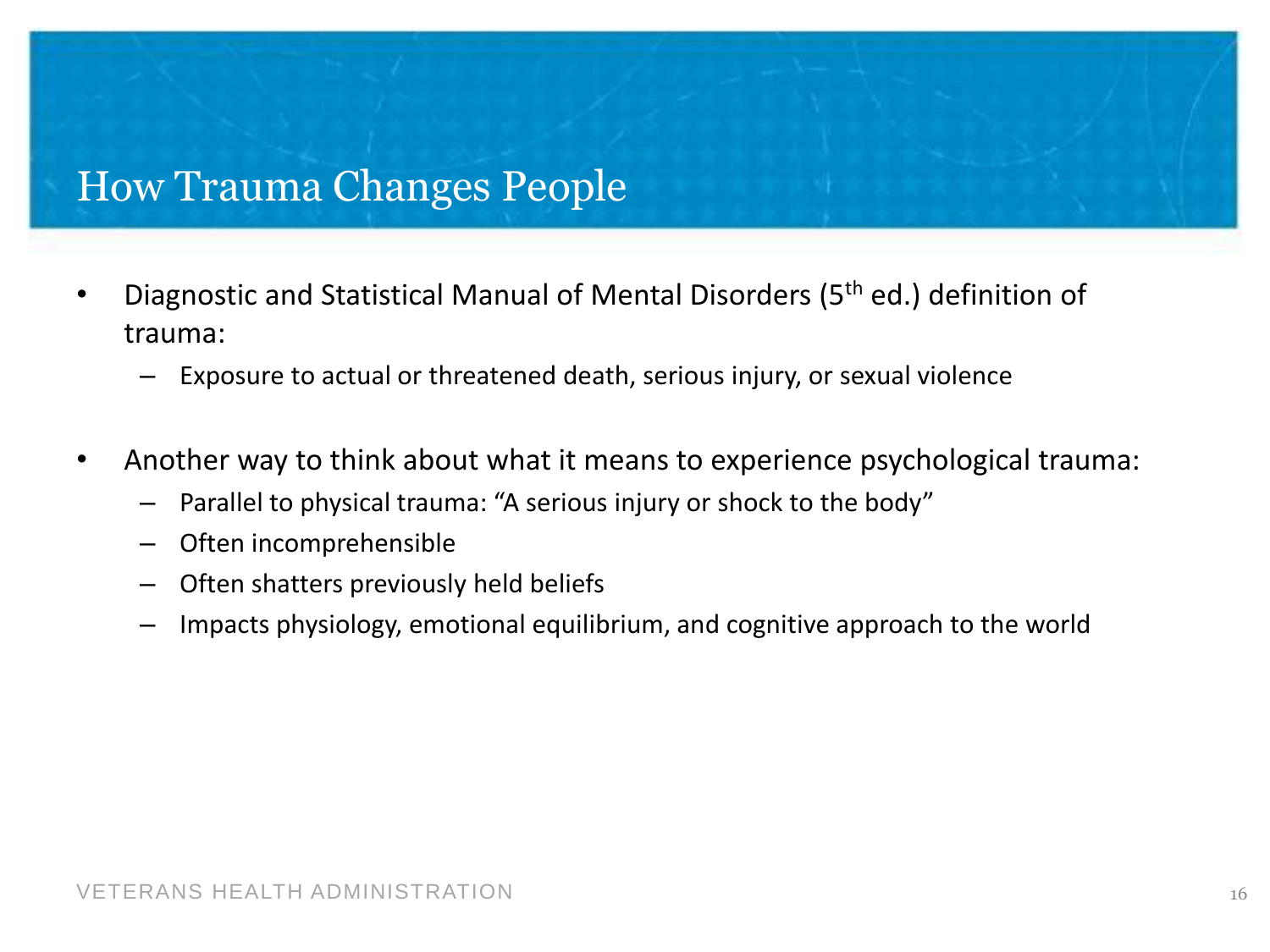#### Not All Traumas Are Created Equal

- Research has shown that sexual assault is more likely to result in symptoms of PTSD than are most other types of trauma, including combat
- Research also suggests that sexual assault in the military may be more strongly associated with PTSD and other health consequences than is civilian sexual assault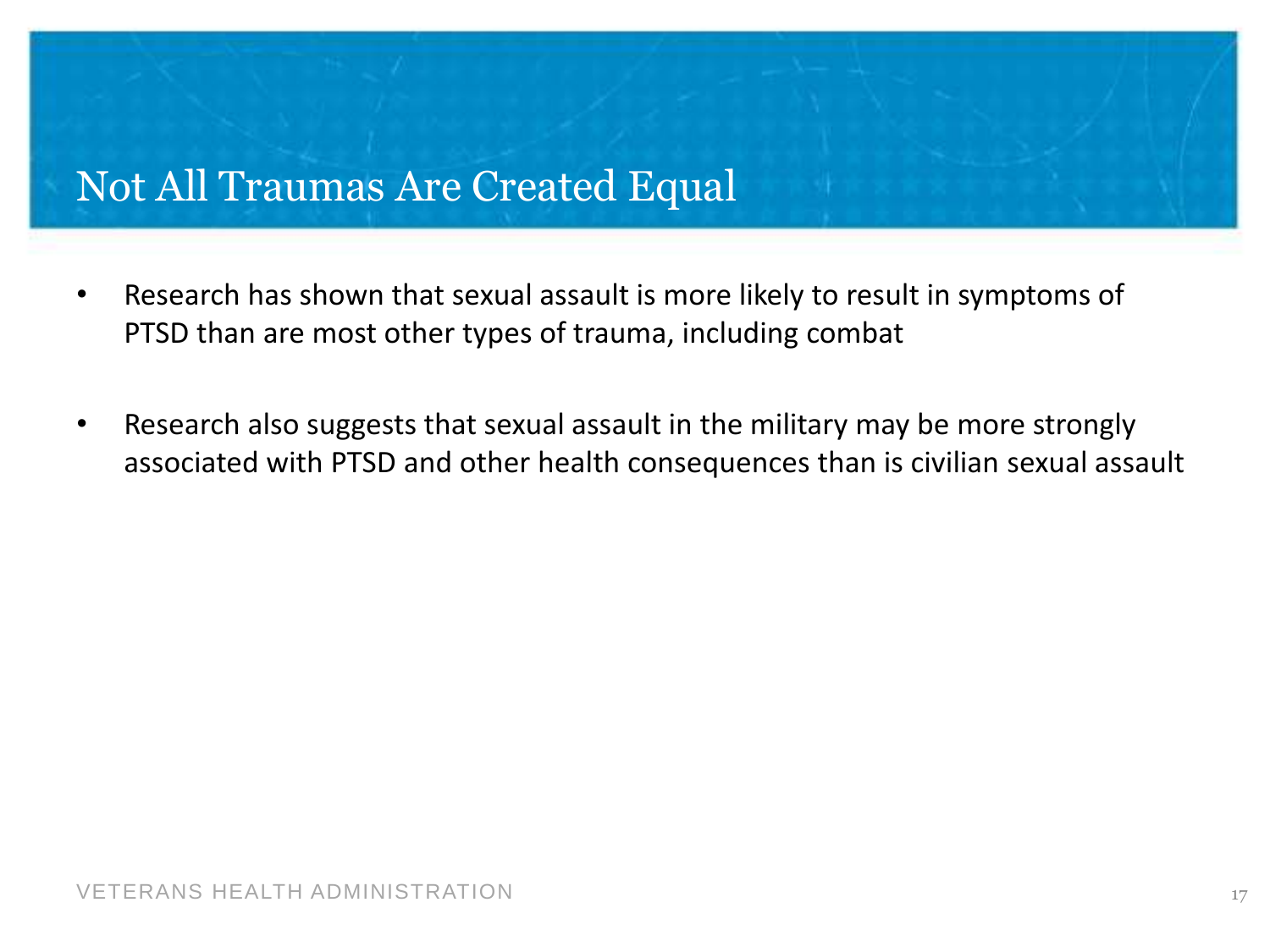#### Factors to Consider

- MST is an interpersonal trauma
- MST may be ongoing over time
- Social support is often limited at the time and afterwards
- MST challenges Servicemembers' socialization and values
- Sexual trauma has certain societal messages and meanings associated with it
- Servicemembers are often young at the time of their experiences
- MST intersects with any other experiences of trauma a Servicemember may have had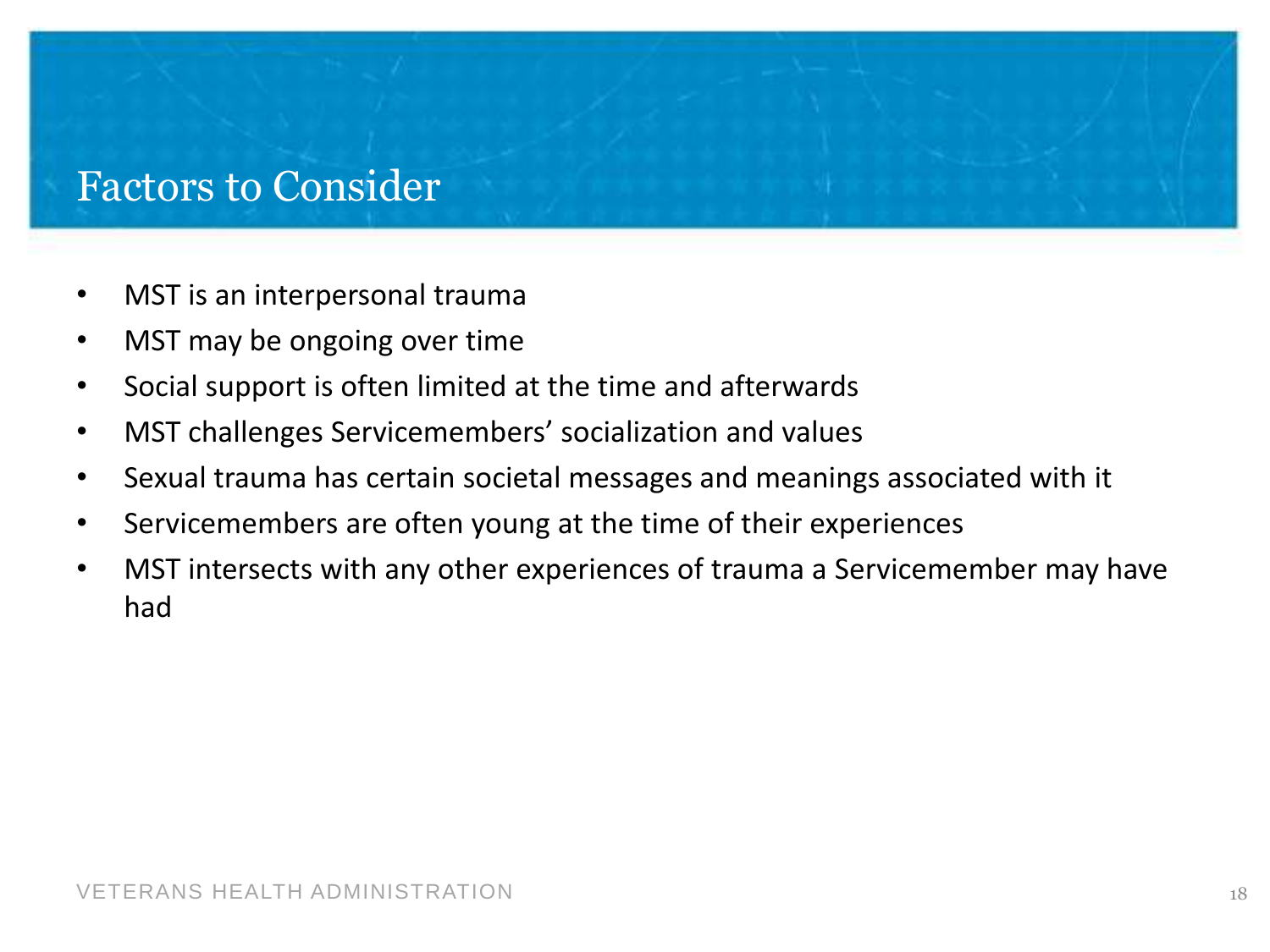# Overall…

- A sexual trauma history creates dilemmas for survivors
	- Whether to trust others, when you know that even friends and "family" may prove untrustworthy
	- Whether to trust yourself, when you know the consequences of being wrong
	- Whether to form relationships and get your needs for connection met, when you know how severely others could hurt you
	- How to reconcile experiences of MST with the ideals that may have led you to join the military
	- Whether to prioritize safety or freedom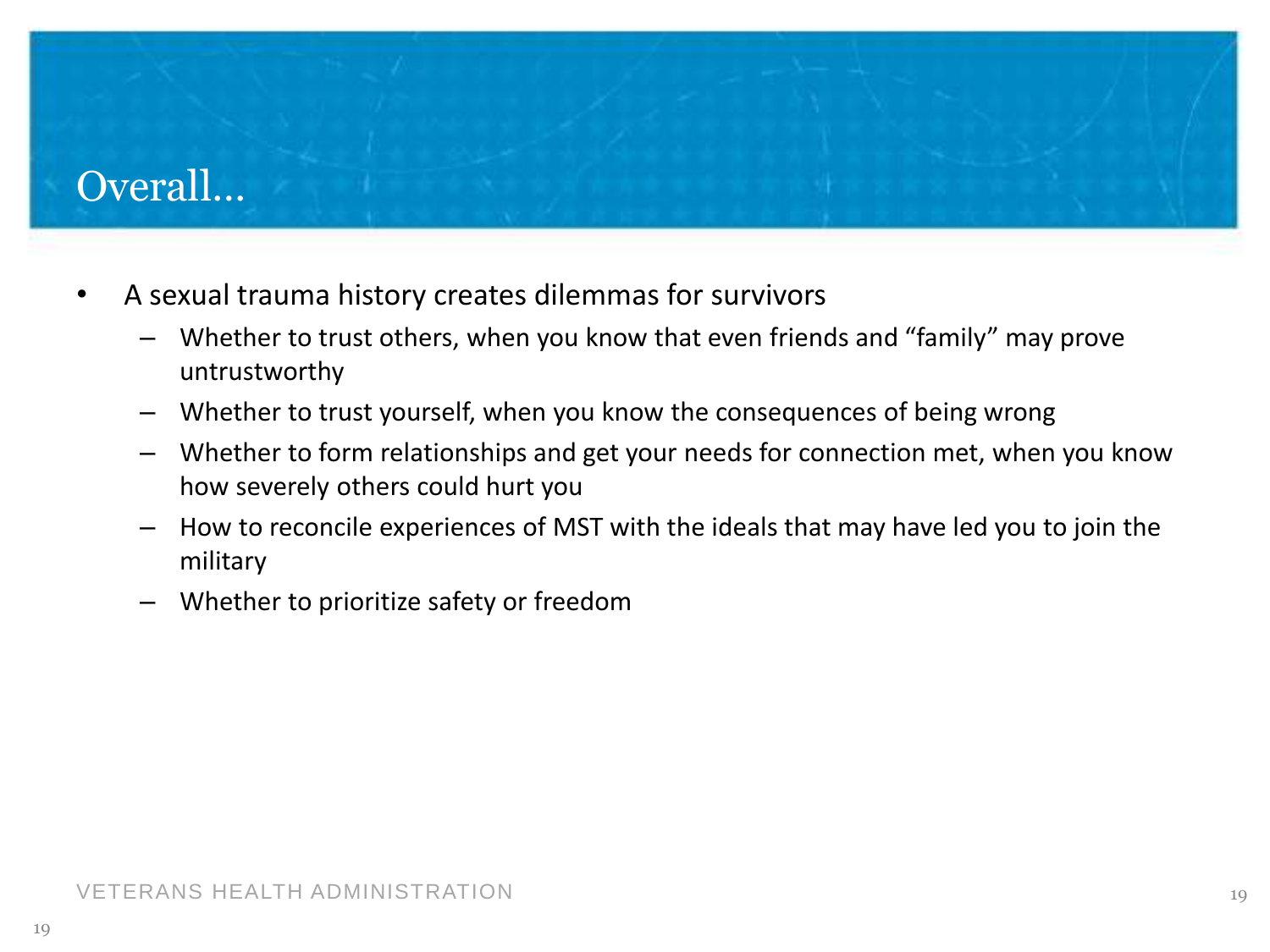# A Helpful Lens

- Managing these dilemmas can sometimes lead to confusing behavior
	- Veterans themselves sometimes feel like they are going "crazy"
- However, confusing behavior often turns out to follow a logic or be serving a selfprotective function if you look more closely
	- Behavior/way of thinking may represent the Veteran's best efforts to deal with (overwhelming) uncharted territory and to meet basic needs
	- Behavior/way of thinking may have allowed the Veteran to survive at the time of traumatic experiences and is now persisting into other contexts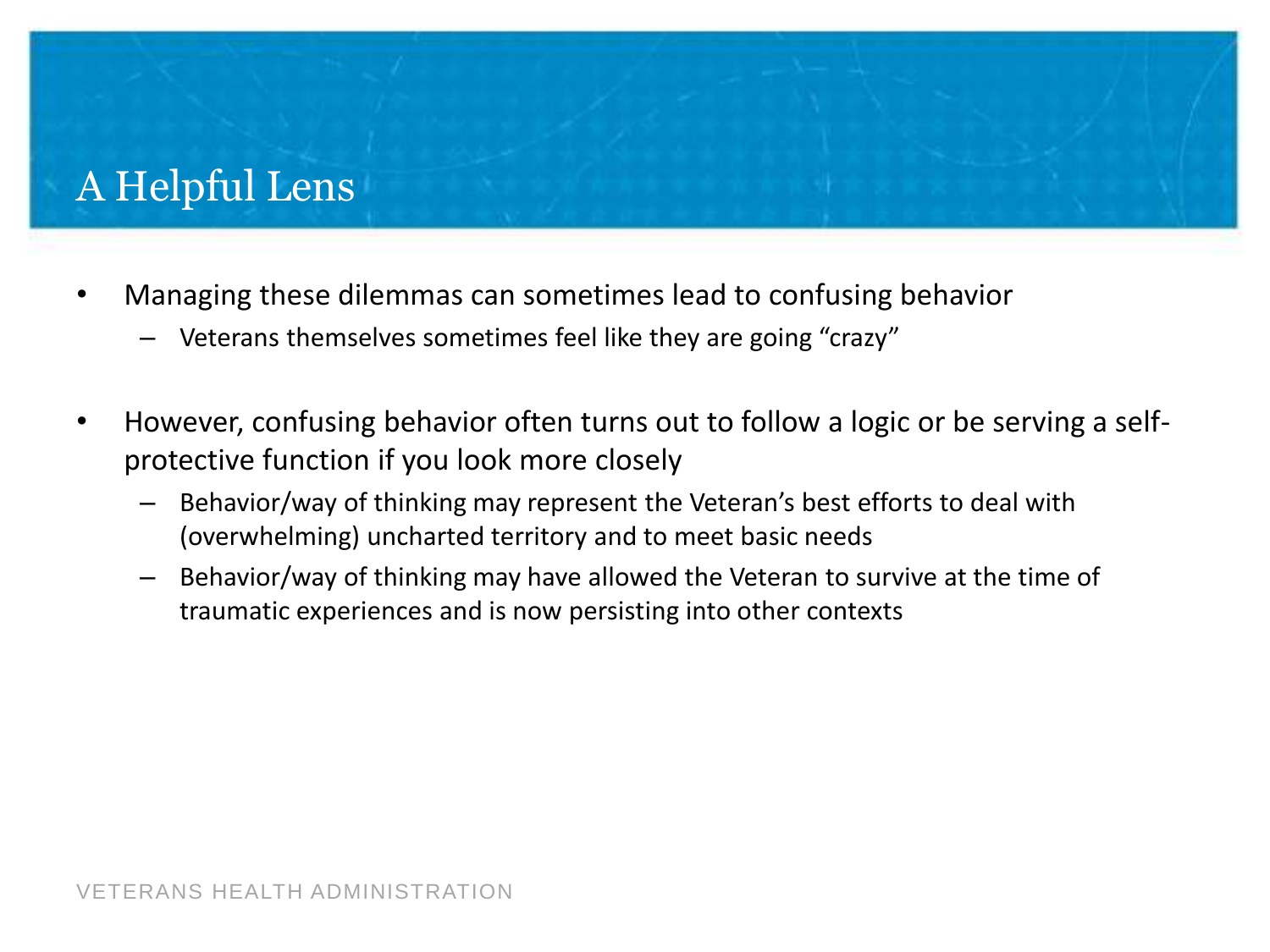# Examples of Looking for the Underlying Logic

- "Avoidance" may provide escape from pain or something difficult, at least in the immediate moment
- Downplaying symptoms or avoiding help-seeking can be a way to avoid feeling weak or vulnerable, and/or reflect difficulties trusting others
- Difficulties trusting oneself or others may be an attempt to prevent bad things from happening again and/or reflect self-blame
- Self-blame may be a way to avoid confronting the ways in which we are helpless and vulnerable – and that the perpetrator had intent
- Angry or aggressive outbursts may be an attempt to keep others at arms length and/or a response to perceived threat
- Physical agitation can reflect a readiness for "fight or flight"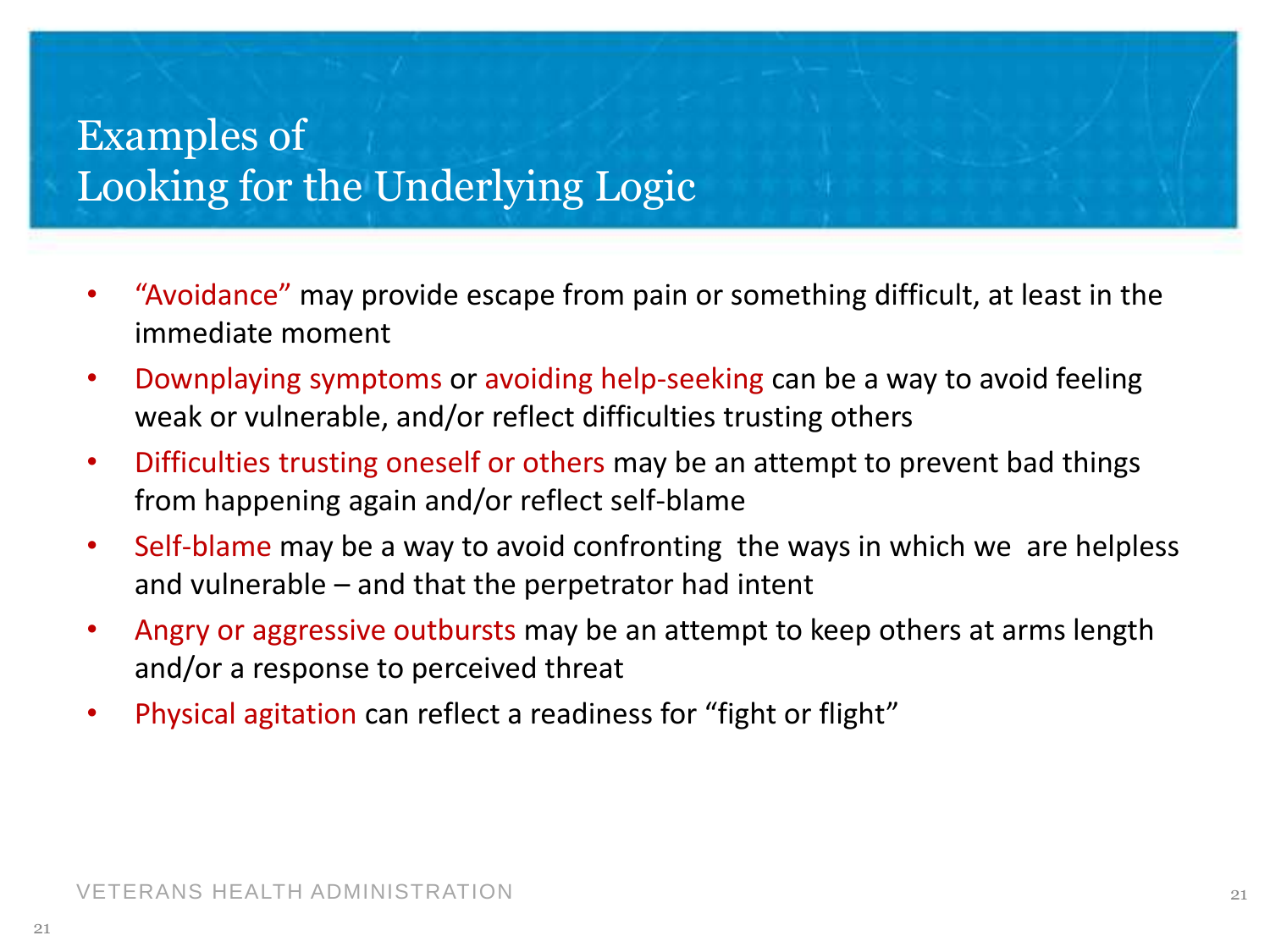# The Good News

- There are often healthy, normal needs driving these difficulties:
	- The need to cope and manage symptoms
	- The need to feel in control
	- The need to feel safe
	- The need to understand and find meaning in events
- And there are ways to get these needs met that may interfere less with living the life a Veteran wants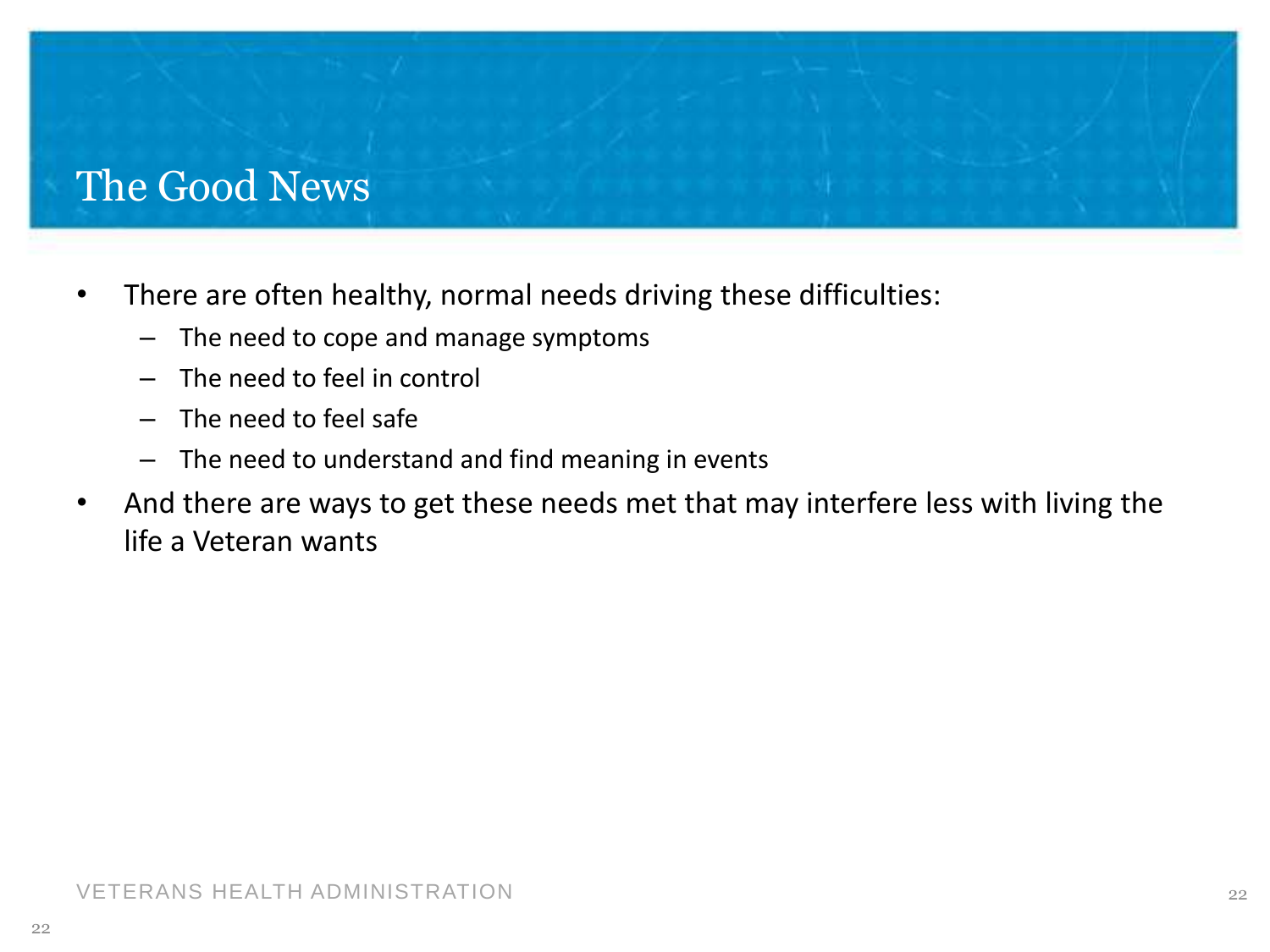

# **What can you do?**

VETERANS HEALTH ADMINISTRATION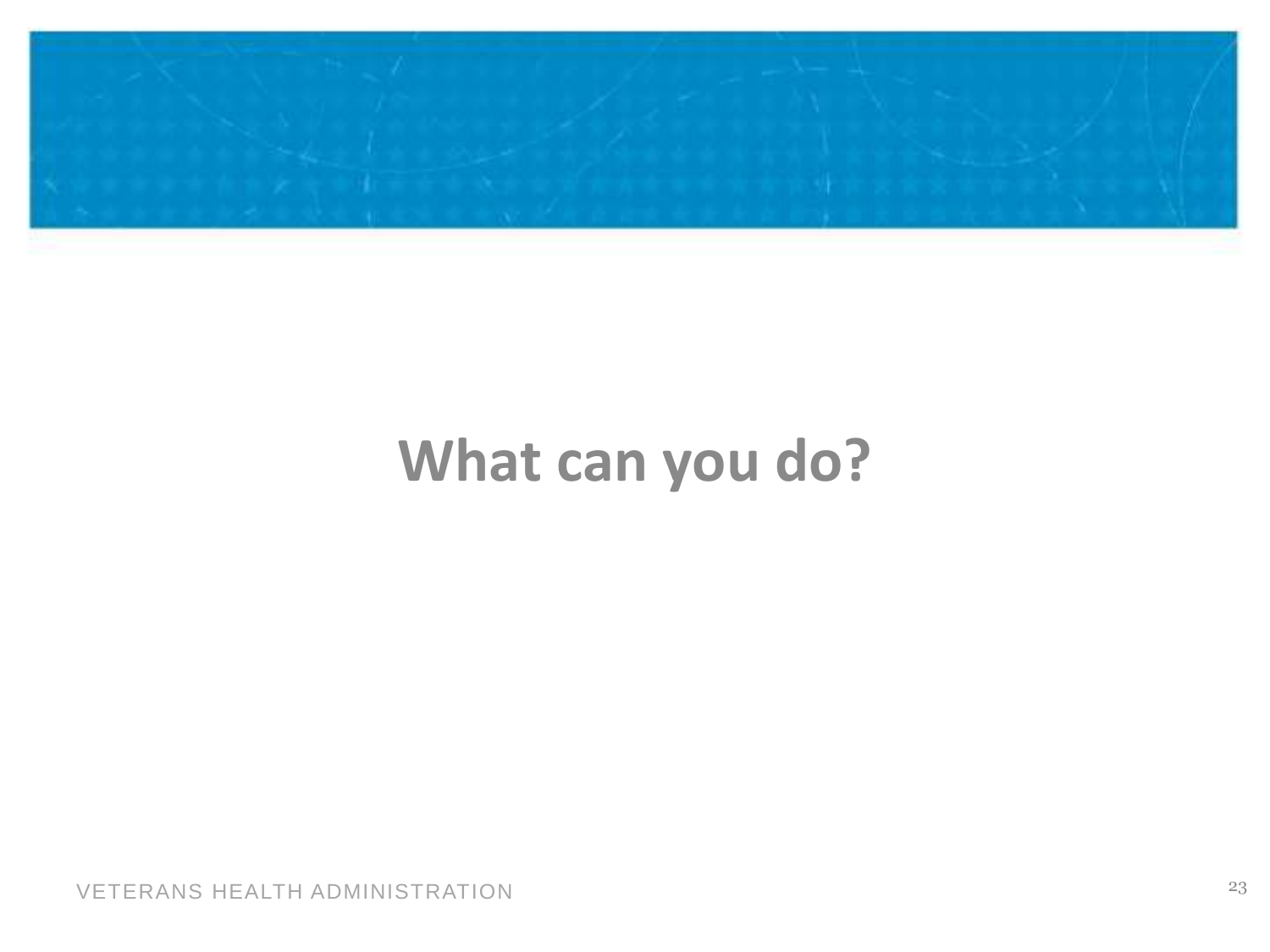#### Screen for MST

- VA screens all Veterans for experiences of MST
	- Most patients do not disclose a trauma history unless asked directly
	- Studies have consistently shown that most sexual trauma survivors favor routine screening for sexual trauma and other forms of interpersonal violence
- In screening for MST, use the same principles you would to screen sensitively for intimate partner violence or other forms of trauma
- Be sensitive to barriers to disclosure
	- Shame or self-blame
	- Fear of becoming emotionally overwhelmed
	- Societal stigma associated with sexual trauma, especially for men
	- Unsupportive and/or blaming responses to previous disclosures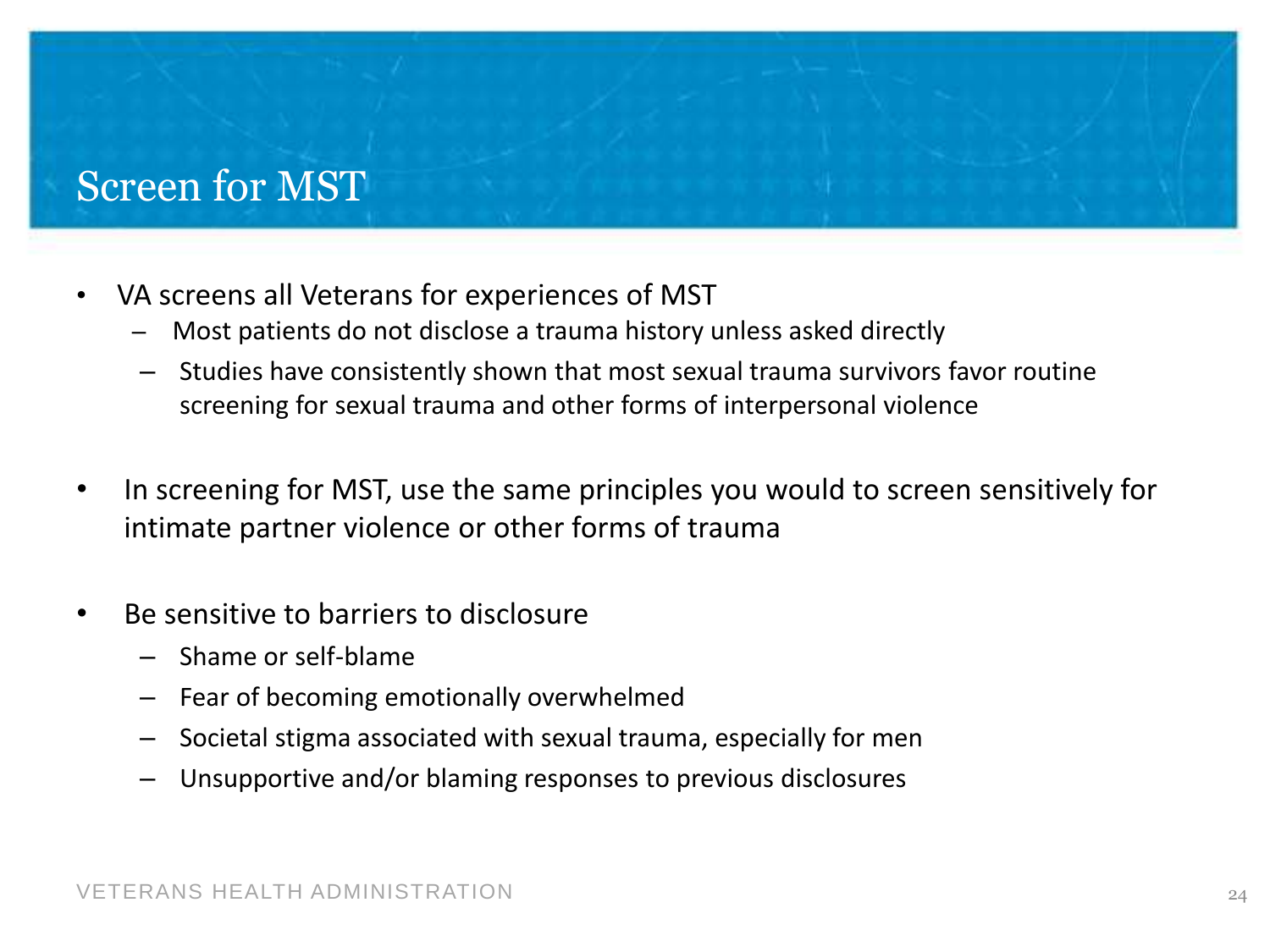# Screening for MST *How to Ask*

- Establish a comfortable climate for disclosure
	- No interruptions, private setting
	- Nonjudgmental stance, unhurried speech, good eye contact
- Normalize the process
	- Provide a rationale for asking or include questions in a broader discussion of military experiences or social history
	- This helps reduce the likelihood that the Veteran will think the provider has noticed something unusual about him/her
- Ask the question
	- Avoid jargon (rape; assault) or negative questioning ("nothing like that has happened to you, right?")
	- Use behaviorally-based language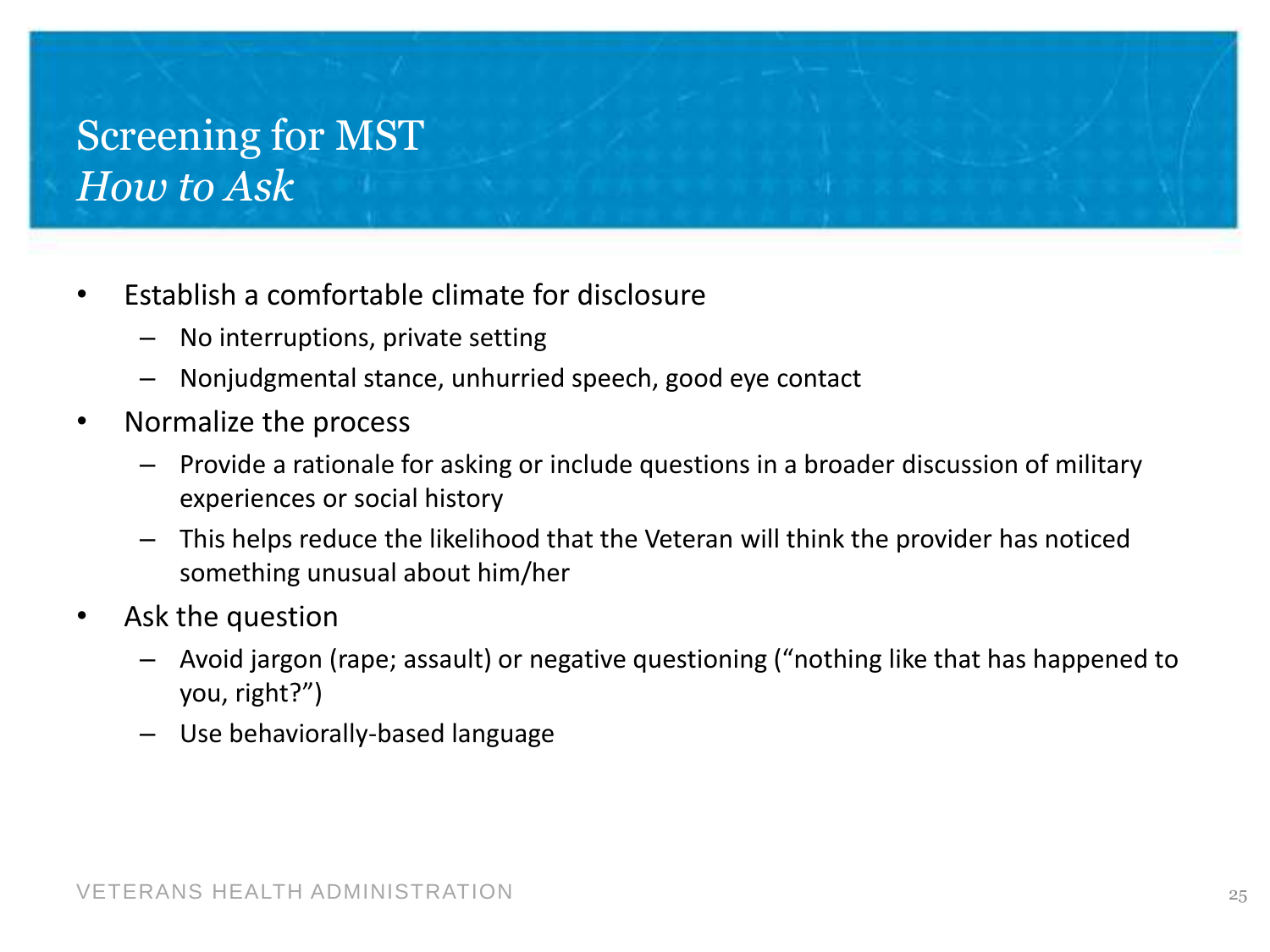#### Screening for MST *How to Ask*

*"Many of the Veterans I've worked with have had upsetting experiences in their lives that may still bother them today. These experiences can have an impact on a Veteran's health, sometimes even many years later, so it is important for health care providers to be aware of these experiences.*

 *Because of this, I'd like to ask whether you received any unwanted, threatening, or repeated sexual attention while you were in the military? For example, touching, cornering, pressure for sexual favors, or inappropriate verbal remarks? Or, while you were in the military, did you have sexual contact against your will or when you were unable to say "no" – for example, because you were forced or threatened, or to avoid other consequences?"*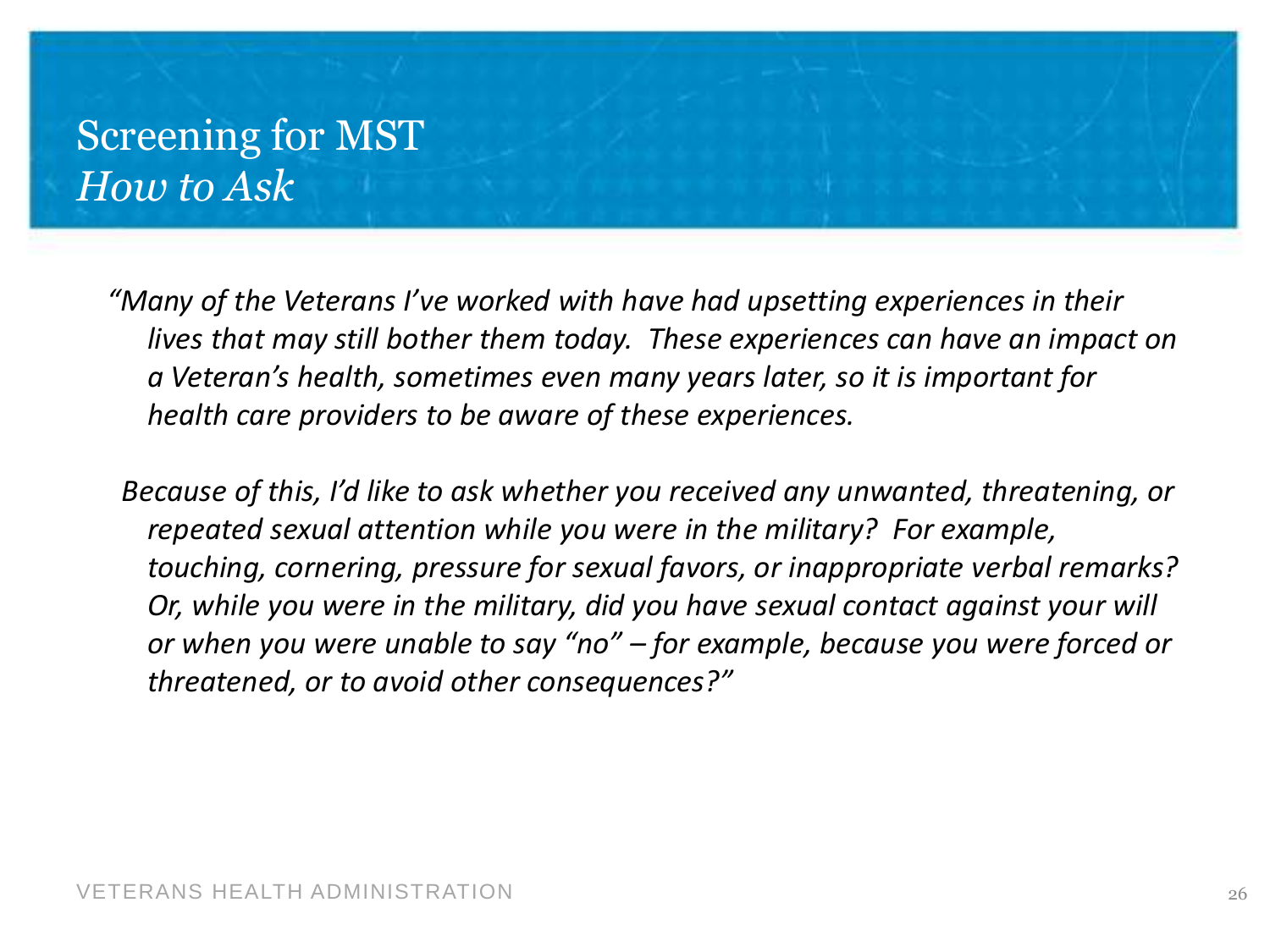# Screening for MST *Another Way to Ask*

- Because rates of childhood and adult sexual trauma are high among Veterans, it's also good practice to ask about civilian experiences of sexual trauma
- Depending on the flow of your interview, it may be best to ask about sexually traumatic experiences in general, and then follow up with more specific questions about MST.
	- *"Many of the Veterans I've worked with have had upsetting experiences in their lives that may still bother them today. Things like being forced or pressured into having sex or being touched in a sexual way that made them uncomfortable. Did any of these experiences ever happen to you, either during your military service or in your civilian life?"*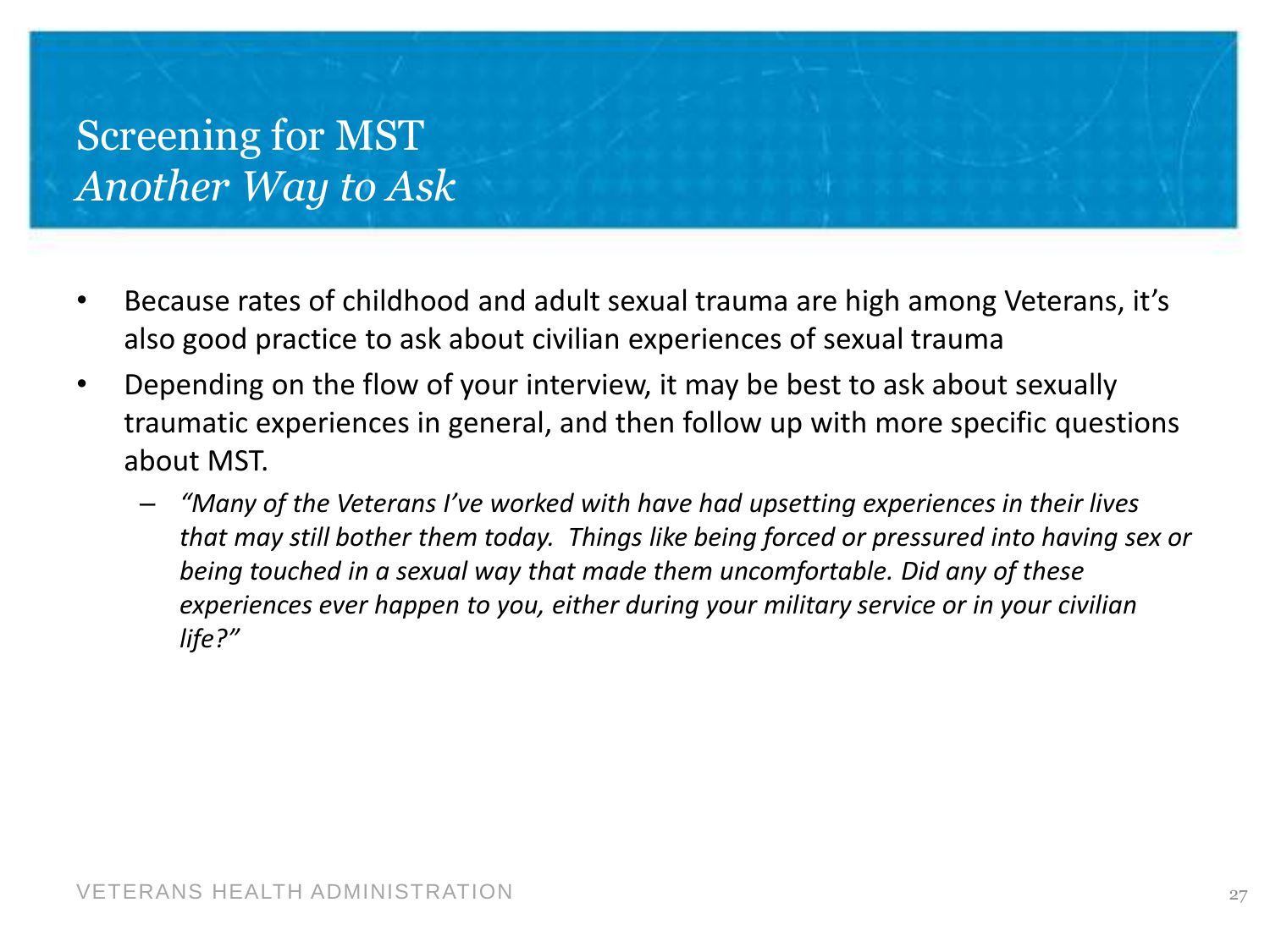# Screening for MST *Veteran Responses*

- Responses to "no"
	- A Veteran's "no" may be a genuine "no"
	- In case it is not, leave the door open for future disclosure: *"I'm glad to hear that. I asked because unfortunately, some Veterans do have those sorts of experiences. There are services available to help though, so I wanted to make sure to talk to you about those resources if they were relevant."*
- Responses to "yes"
	- You may be the first person the Veteran has ever told about his or her experiences. An empathic, supportive response has the power to be tremendously healing
		- Stop what you're doing
		- Sit and "witness" disclosure without problem-solving immediately
		- Monitor your body position, eye contact, facial expressions, and tone of voice
		- Follow the Veteran's lead, but it's okay to shape the conversation to focus on current functioning and treatment needs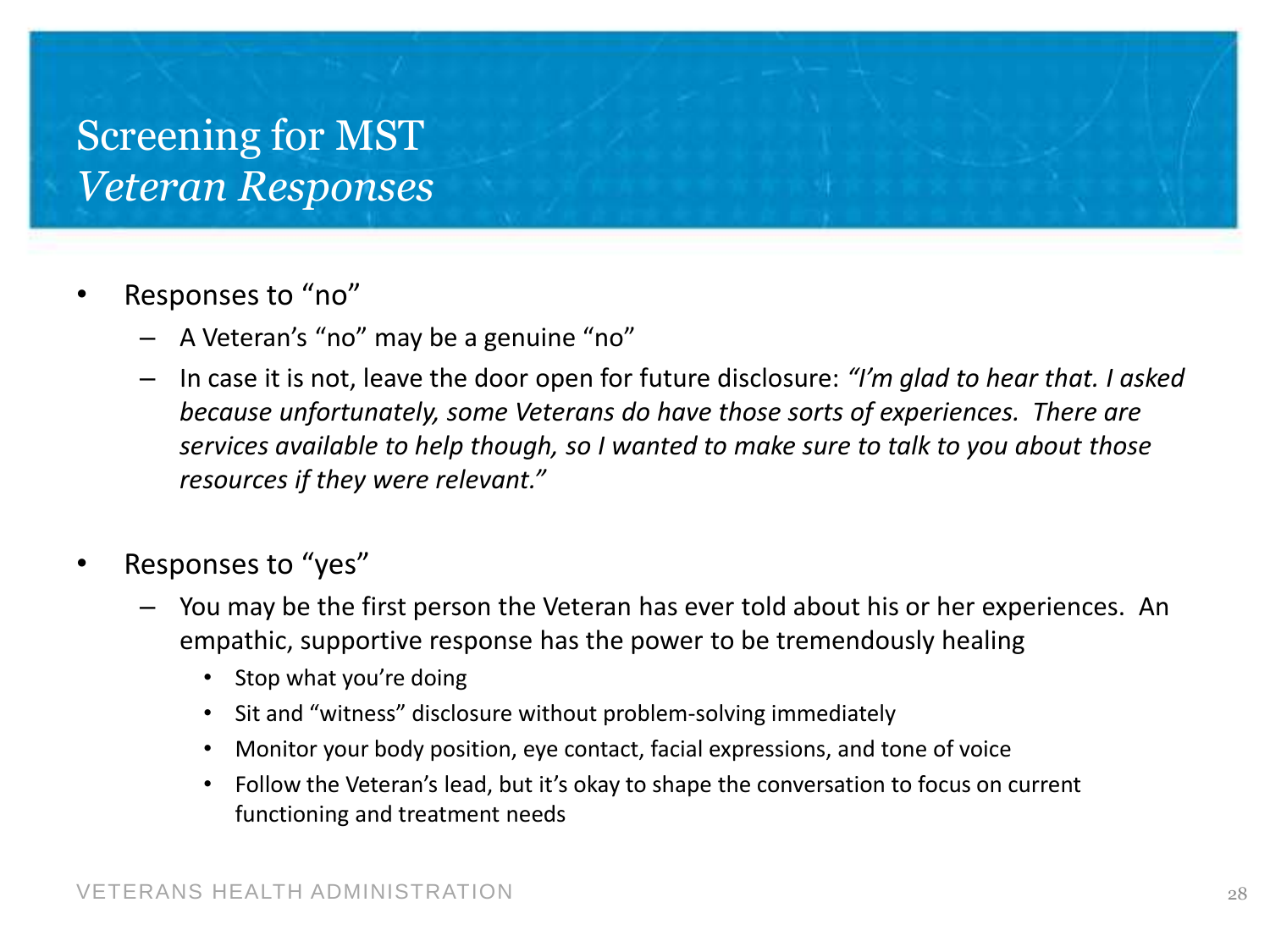# Screening for MST *Follow-Up to Disclosure*

- Provide validation and empathy: *"I'm sorry that happened to you."*
- Provide education and normalization: *"Many Veterans have had experiences like yours and for some, it can continue to affect them even many years later. People can recover, however."*
- Assess current difficulties: *"How much does this continue to affect your daily life today? In what ways?"*
- Assess support: *"Have you ever been able to talk to anyone about this before?"*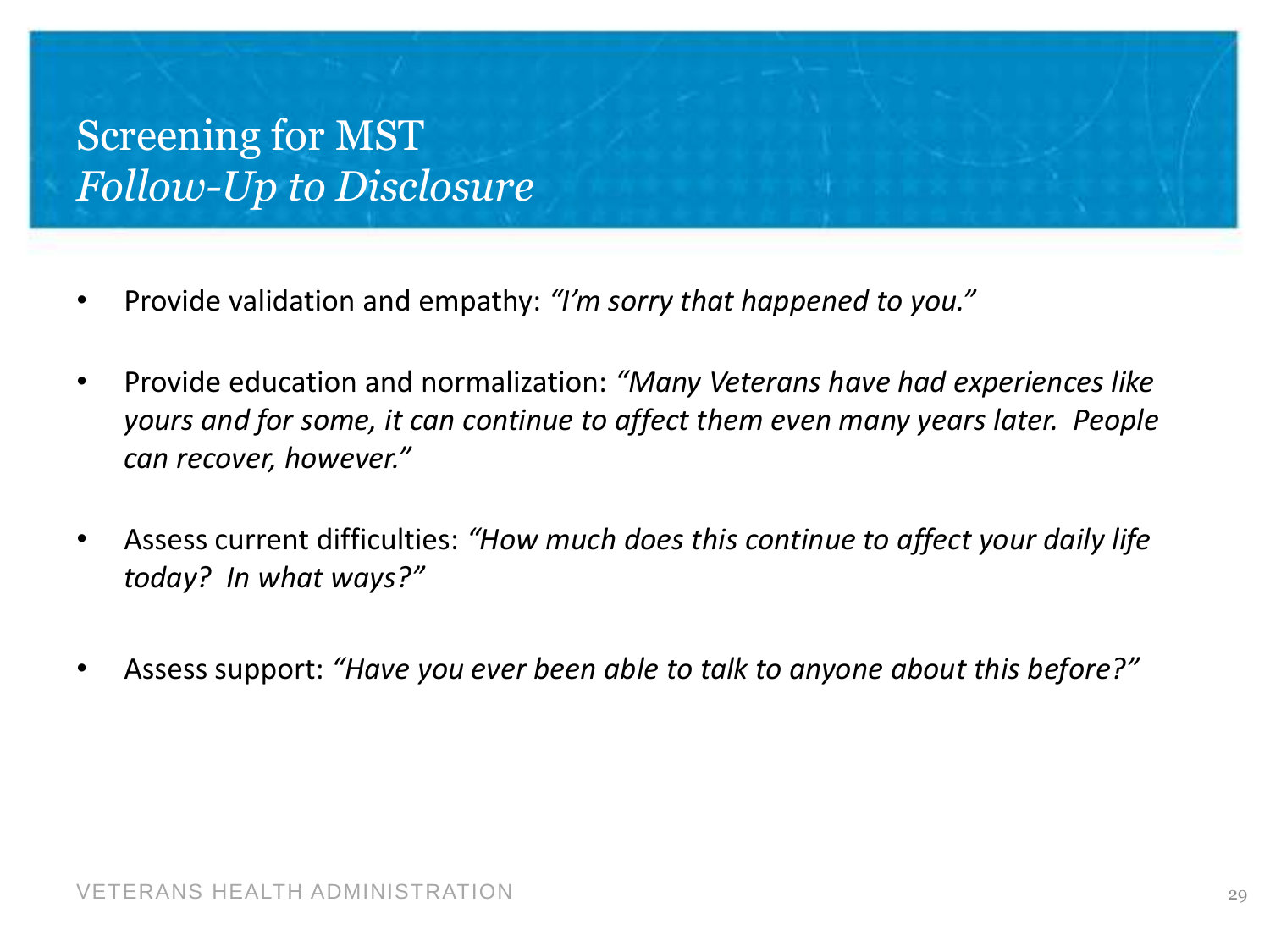# Screening for MST *Follow-Up to Disclosure*

- Assess implications for care: *"How do you think this might affect our work together? Are there things I should keep in mind or do differently?"*
- Consider a referral: *"I'm so glad you felt able to share this with me and we should keep talking about how this may affect your health or medical treatment. I can also refer you to one of our mental health providers, if you think it'd be helpful to talk to someone in more depth about how this is impacting you more generally."*
	- Suggest VA as an option: *"We could also look into the services available at the VA. VA uses the term "military sexual trauma" or "MST" to refer to what you experienced and I know that every VA health care facility has free care for physical and mental health conditions related to MST. You don't need any documentation to receive this care and in fact, some Veterans may be able to receive this care even if they are not eligible for other VA services."*
	- Not everyone needs counseling: *"If you ever change your mind and want to speak to someone, just let me know."*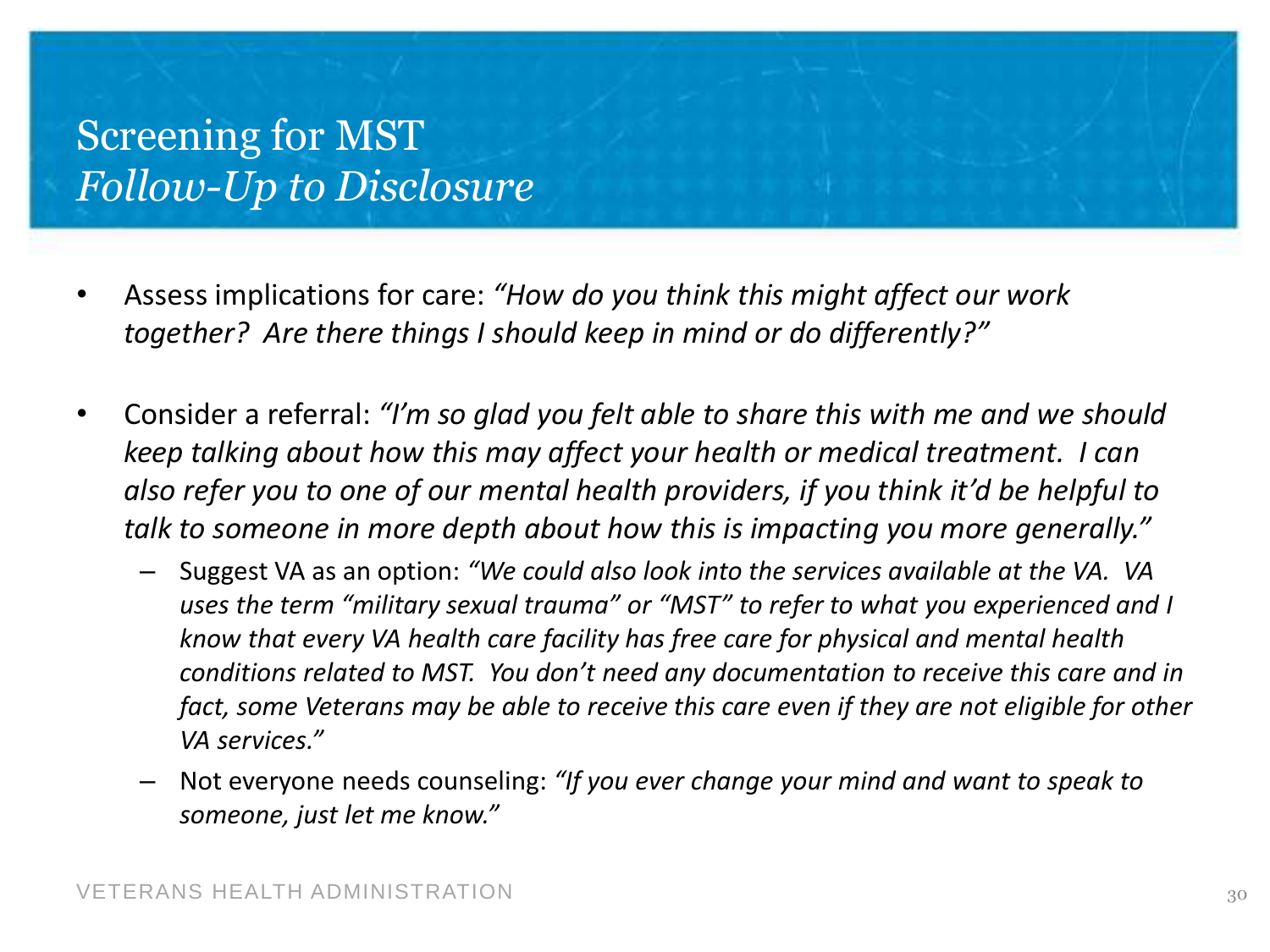# Be Watchful for Trauma-Related Difficulties

- Given the health and psychosocial difficulties associated with having an interpersonal trauma history, it's important to watch for signs of difficulties in the areas reviewed previously
- Given the risk issues involved, it's particularly important to keep an eye out for:
	- Mental health difficulties
	- Suicidal thoughts or behavior
	- Disordered eating
	- Self-harm behavior
	- Risky health behaviors
	- Experiences of revictimization
- Consultation with mental health colleagues may be helpful in identifying when a referral may be appropriate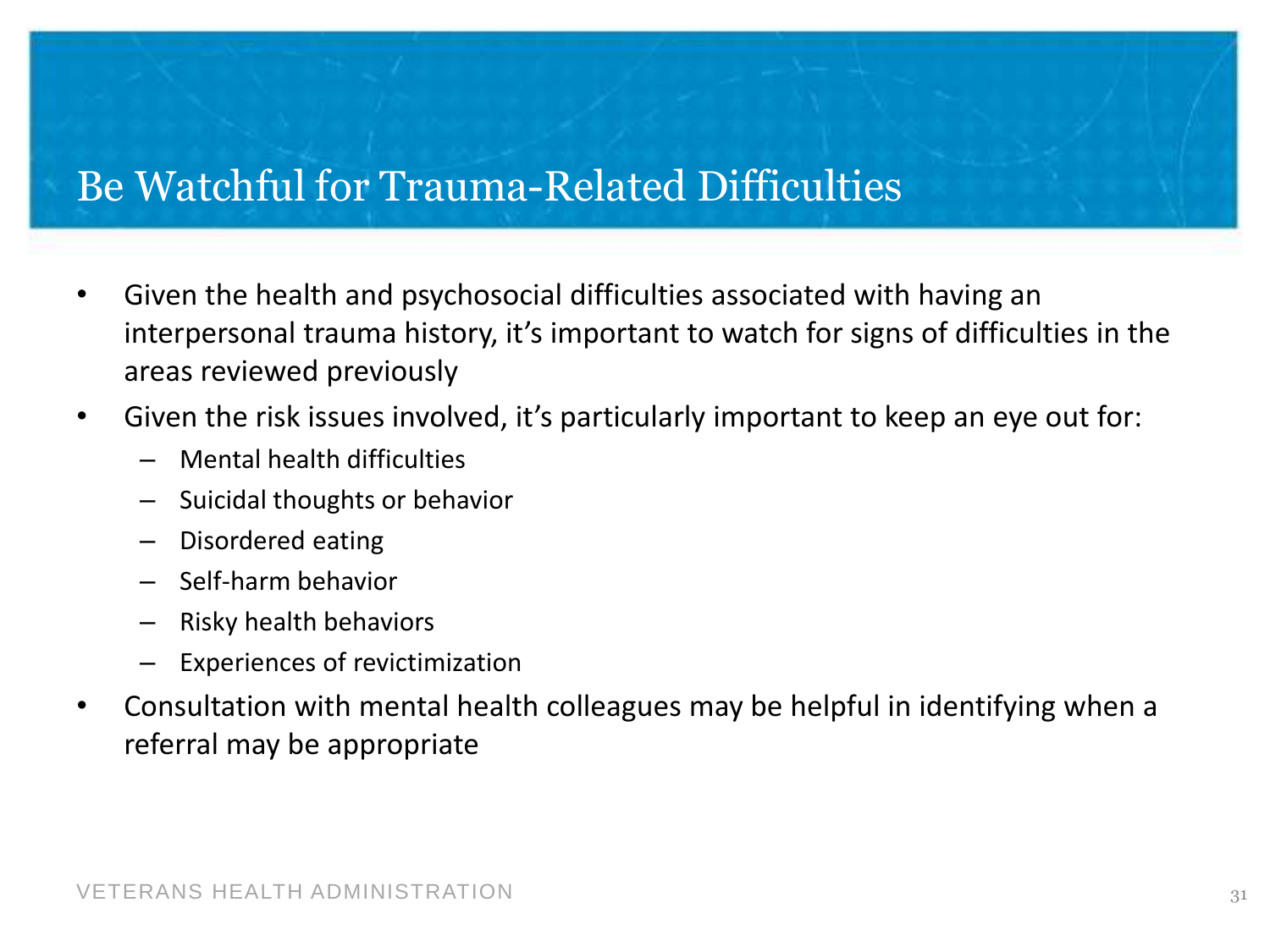#### Be Prepared to Adapt Care

- Interactions with health care providers can be complicated for Veterans who experienced MST because the patient-provider relationship can resemble some aspects of the victim-perpetrator relationship
	- Power differential
	- Being in physical pain
	- Physical exposure and touching of intimate body parts
	- Feeling a lack of control over the situation
- Physical exams and medical procedures may be difficult as well
	- Physically intrusive
	- Can re-create some of the physical sensations a Veteran experienced at the time of the sexual trauma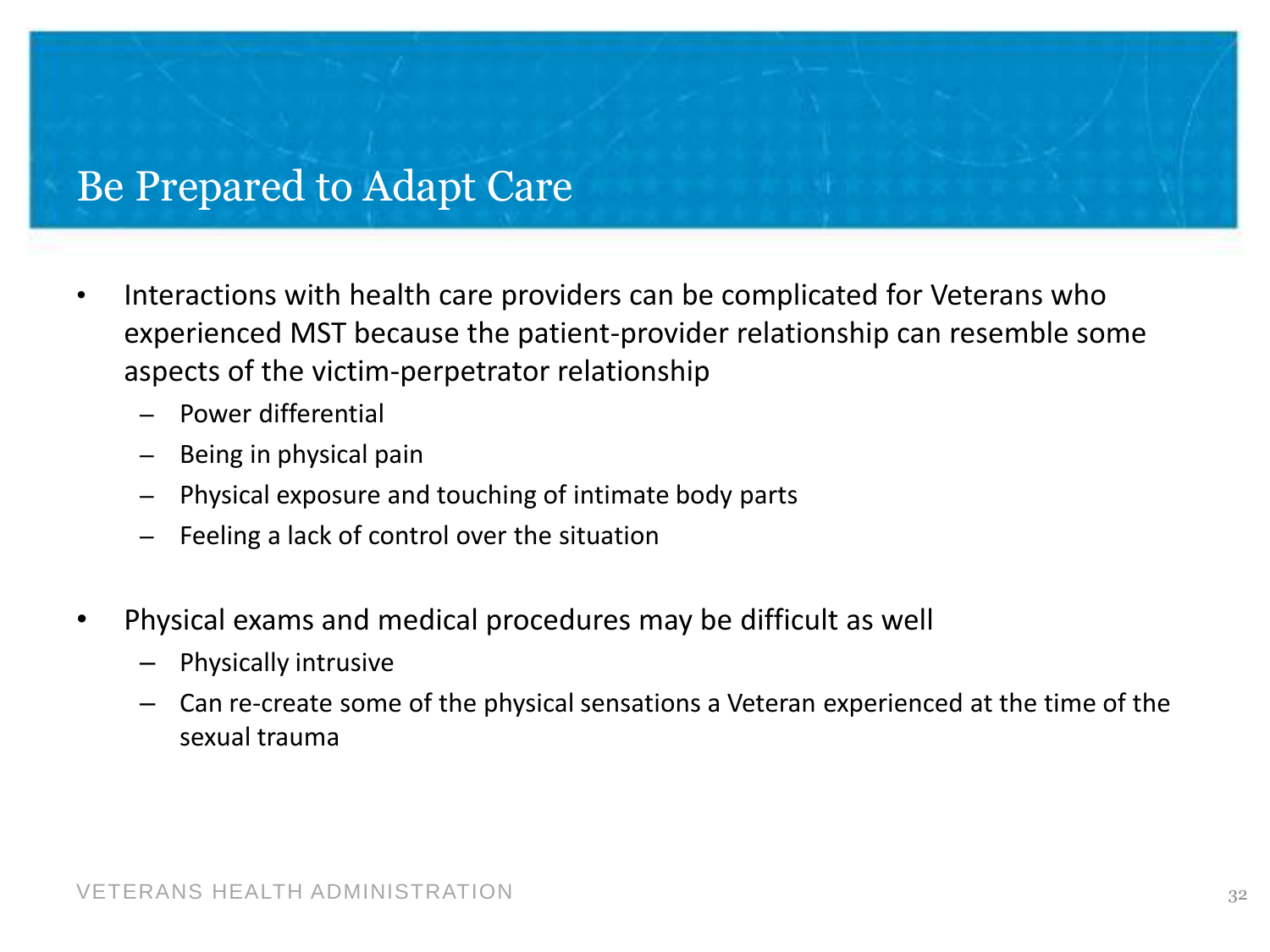#### Be Prepared to Adapt Care

- The following may be particularly likely to cause distress:
	- Pelvic exams and pap smears
	- ̶ Endoscopies and other invasive procedures
	- ̶ Dental exams
	- ̶ Rectal exams and colonoscopies
	- Urological exams
	- ̶ Breast exams and mammograms
	- ̶ Funduscopic exams
	- ̶ Exams that involve standing behind the patient or leaning over him/her
	- ̶ Procedures that require physical restraint, confinement, or sedation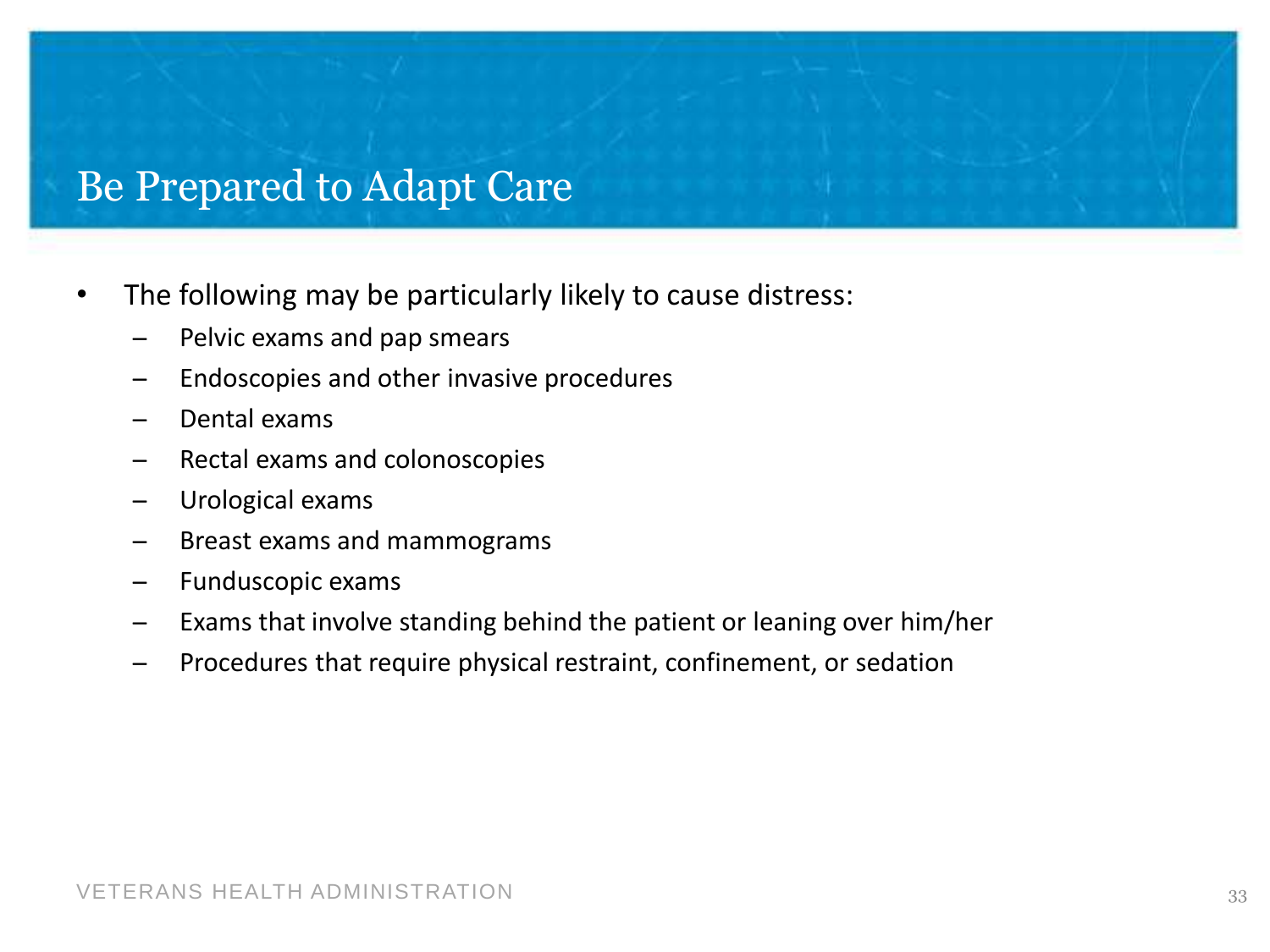## Be Prepared to Adapt Care

- Fortunately, there are simple changes you can make that can reduce patient distress and strengthen the patient-provider relationship
- Key principles include finding ways to:
	- Restore the patient's sense of control
	- Reduce the power differential between yourself and the patient (in ways consistent with appropriate professional boundaries)
- For example:
	- Whenever possible, have conversations while the patient is dressed
	- Sit at the same level as the patient, preferably without a desk in between you
	- Make eye contact
	- Give the patient options and choices whenever possible
	- Be transparent, explaining your reasoning for choosing or suggesting certain courses of action
	- View the patient as an expert on his/her own body and functioning; attend carefully to his/her identified concerns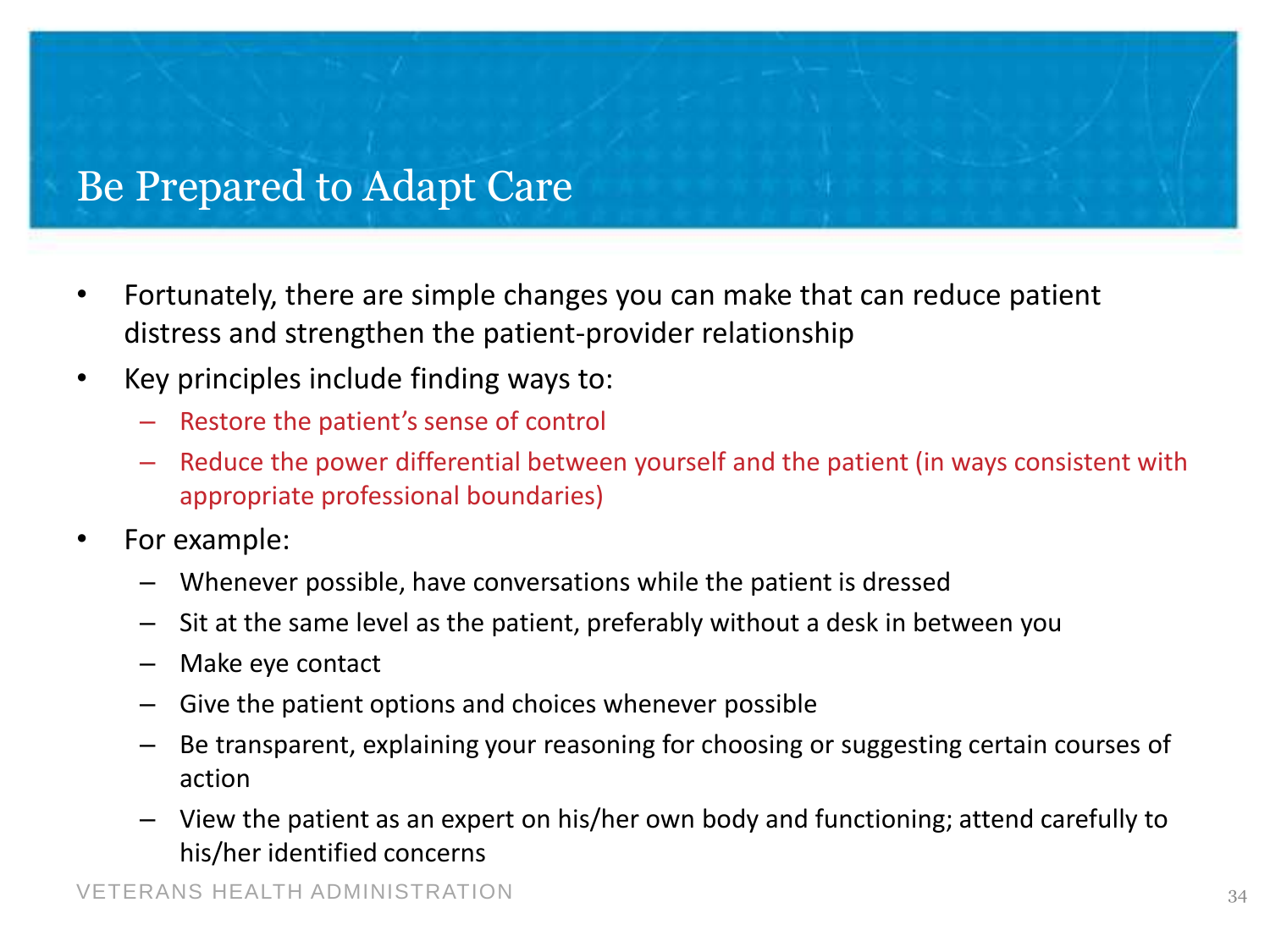#### Managing Reactions to Exams and Procedures

- Anticipate and prepare
	- Explain that it is not unusual for trauma survivors to have strong reactions to certain procedures
	- Describe the procedure and ask the patient what he/she anticipates will be the most difficult part
	- Brainstorm with the patient about coping strategies
		- Seeing the procedure room in advance
		- Having a chaperone or family member present
		- Sedation or pain medication, if appropriate
		- Distraction (e.g., headphones, focused breathing, discussion of pleasant event)
		- Things that have worked in the past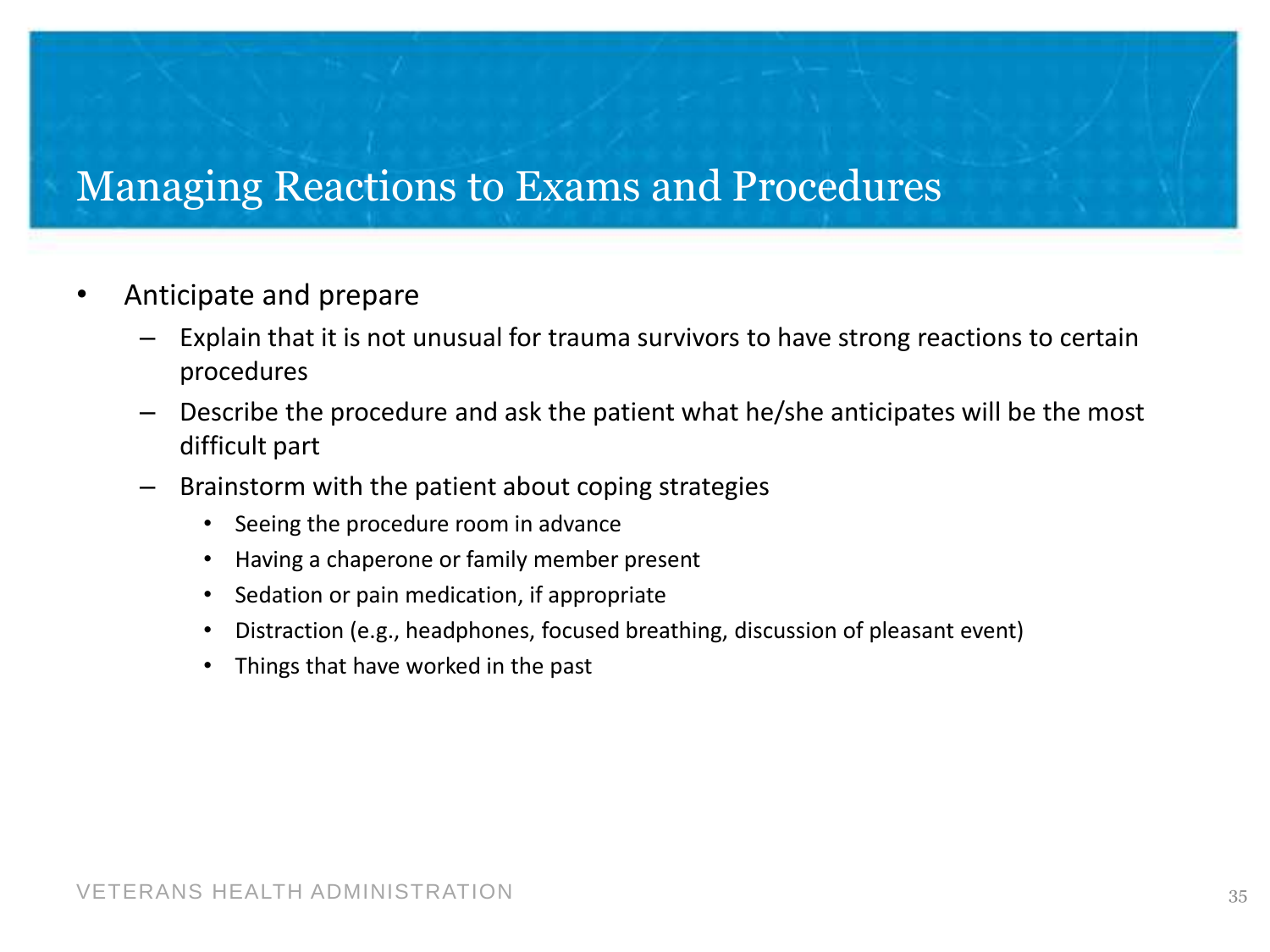#### Managing Reactions to Exams and Procedures

- Ensure the patient feels in control
	- Ask permission before touching
	- Let the patient know you will stop if he/she asks
	- Keep a running commentary of what you are doing and about to do

*"Okay, as you can see I am picking up an instrument now. This is for looking in your ears; it shouldn't hurt. I am going to move close to you and briefly touch your ears while I am looking in your inner ear. Is that okay?"*

- Periodically ask how he/she is doing
- Respect reactions
	- Respect the patient's subjective experience, even if it seems extreme given the objective circumstances
	- Never ignore or dismiss a patient's request or expression of distress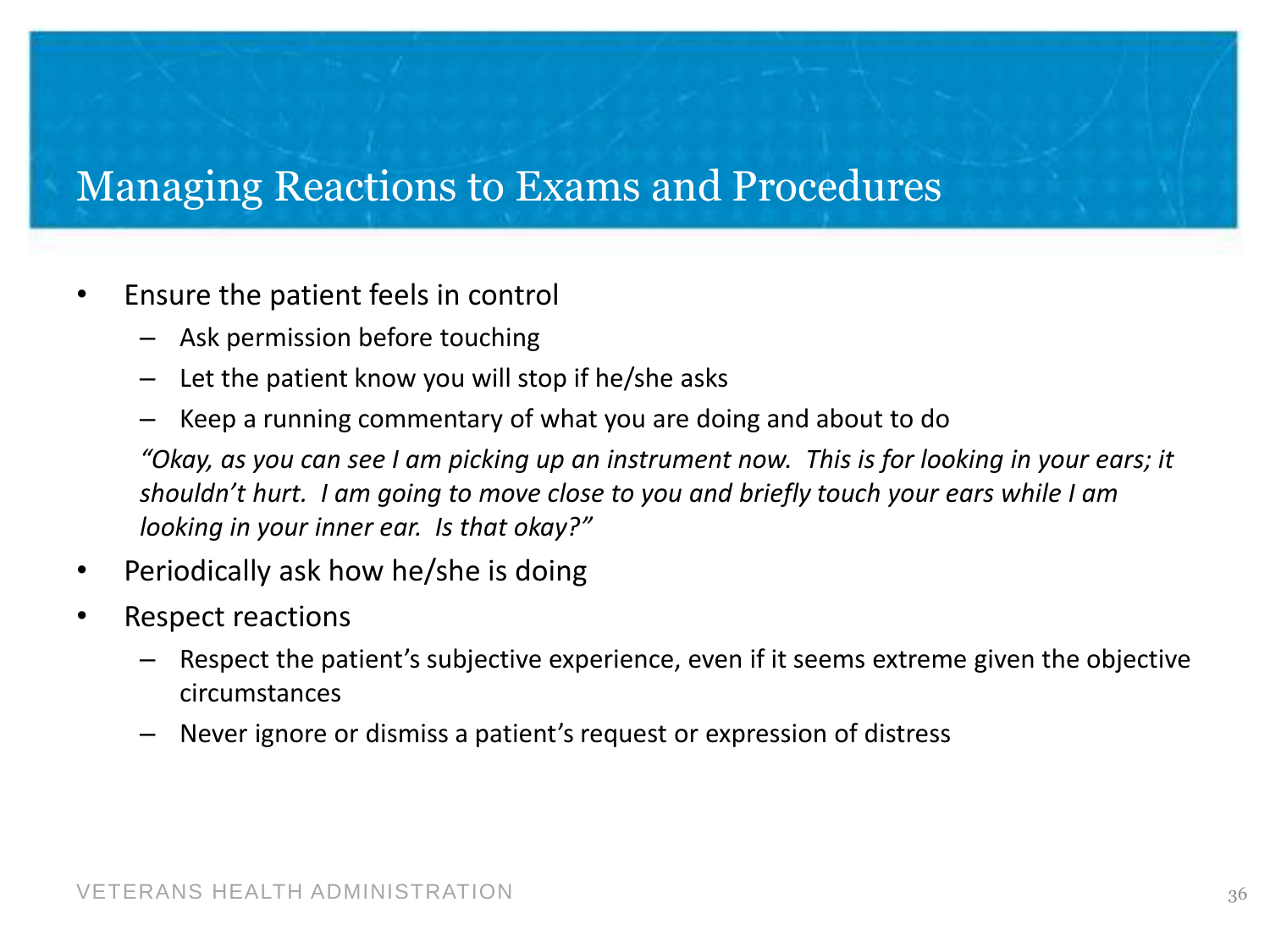# Handling Strong Reactions

- Despite the best preparations, they will be times when patients have strong reactions to patient-provider interactions or exams/procedures
- At these times, it can be helpful to:
	- Listen empathically, acknowledging the patient's distress
	- Apologize, if appropriate
	- Explain the reasoning behind your behavior
	- Think about the reaction as likely due to feelings of helplessness, of vulnerability, or of being unsafe
	- Explore with the patient what you can do to restore his/her feeling of being in control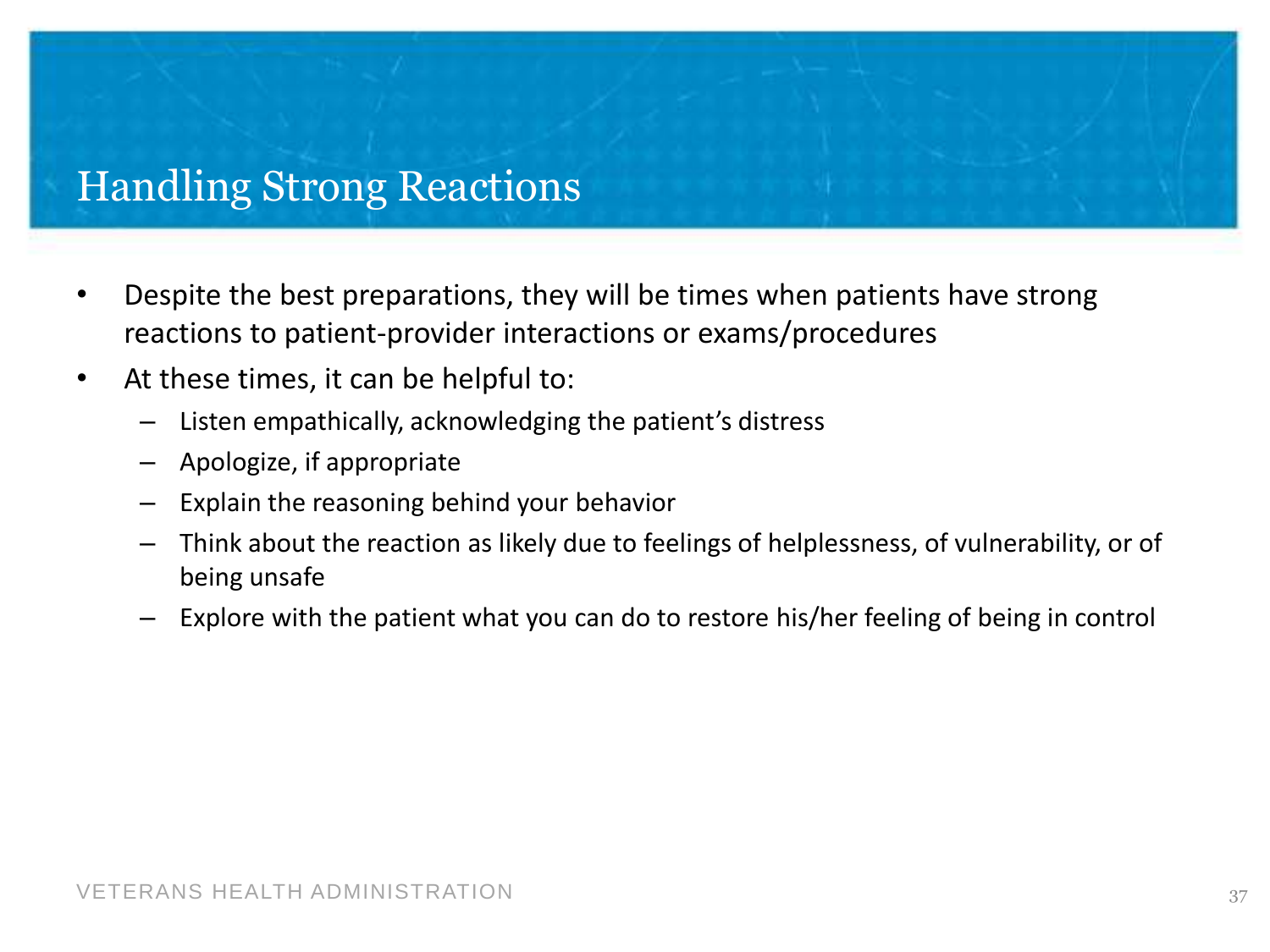# Handling Strong Reactions

- When a Veteran has a strong reaction during a procedure, it may help to assist him/her in "grounding" him/herself
	- Call his/her name in your normal speaking voice: "*[Name], are you still here with me?"*
	- Ask him/her to focus on sensations: *"Can you feel your feet on the floor? Good. Now how about focusing your attention on the sensation of sitting in your chair…"*
- Avoid:
	- Touching the patient without his/her consent
	- Moving closer or "invading his/her space"
	- Making loud noises (e.g., hand clap, finger snap)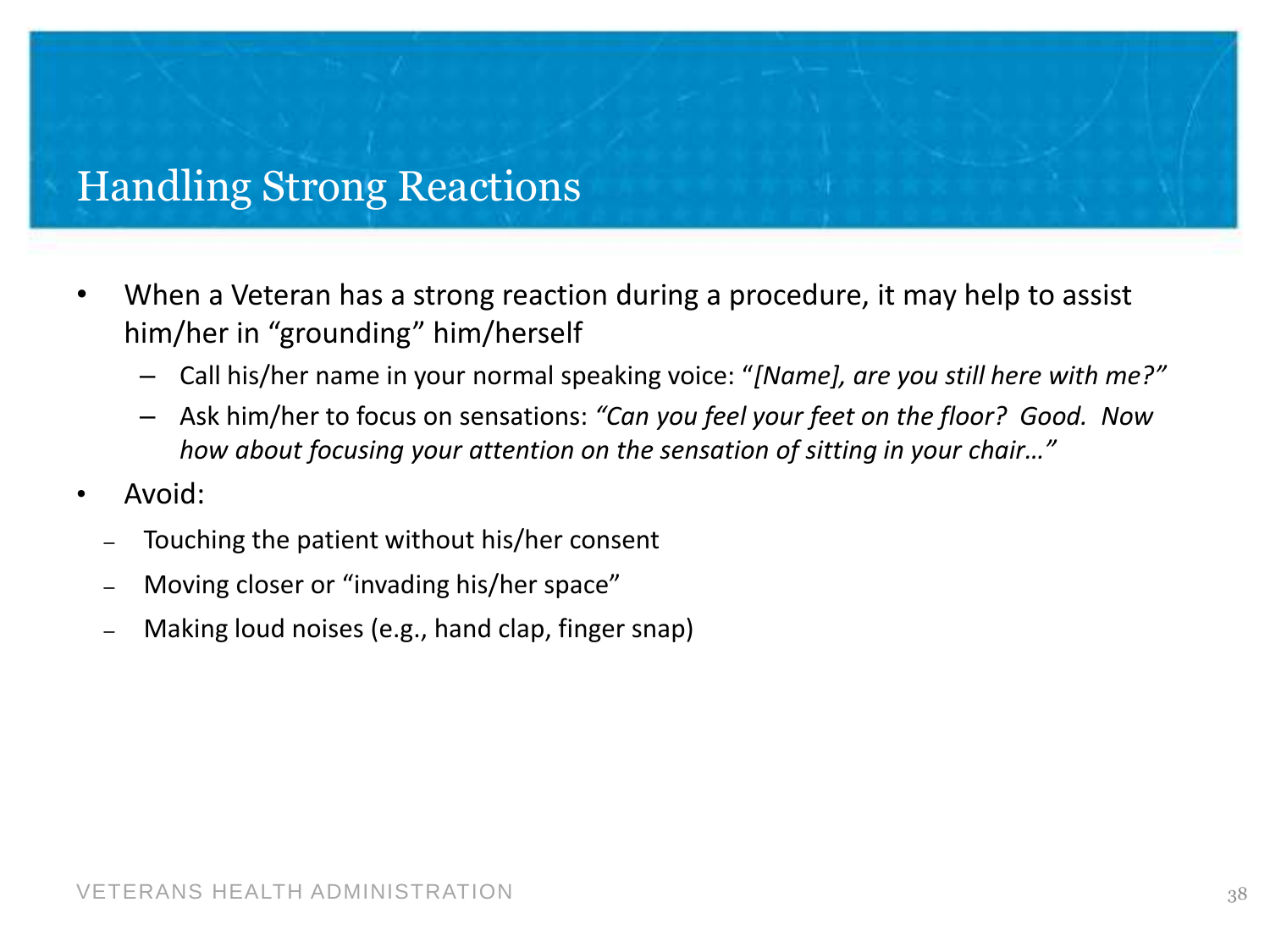#### Attend to Your Needs

- Working with trauma survivors can be both rewarding and intense, and it's normal for providers to have strong reactions to certain interactions
- It's important to attend to your own reactions and needs; if you don't take care of yourself, you'll be less effective in assisting others
- Specifically:
	- Seek support
		- Informally: seek consultation from colleagues
		- Formally: adopt a team approach to assist in care coordination
	- Manage your stress level
		- Exercise, eat properly, take time off, find enjoyable hobbies, create a balanced life
		- Set boundaries  $-$  accept that you can only do so much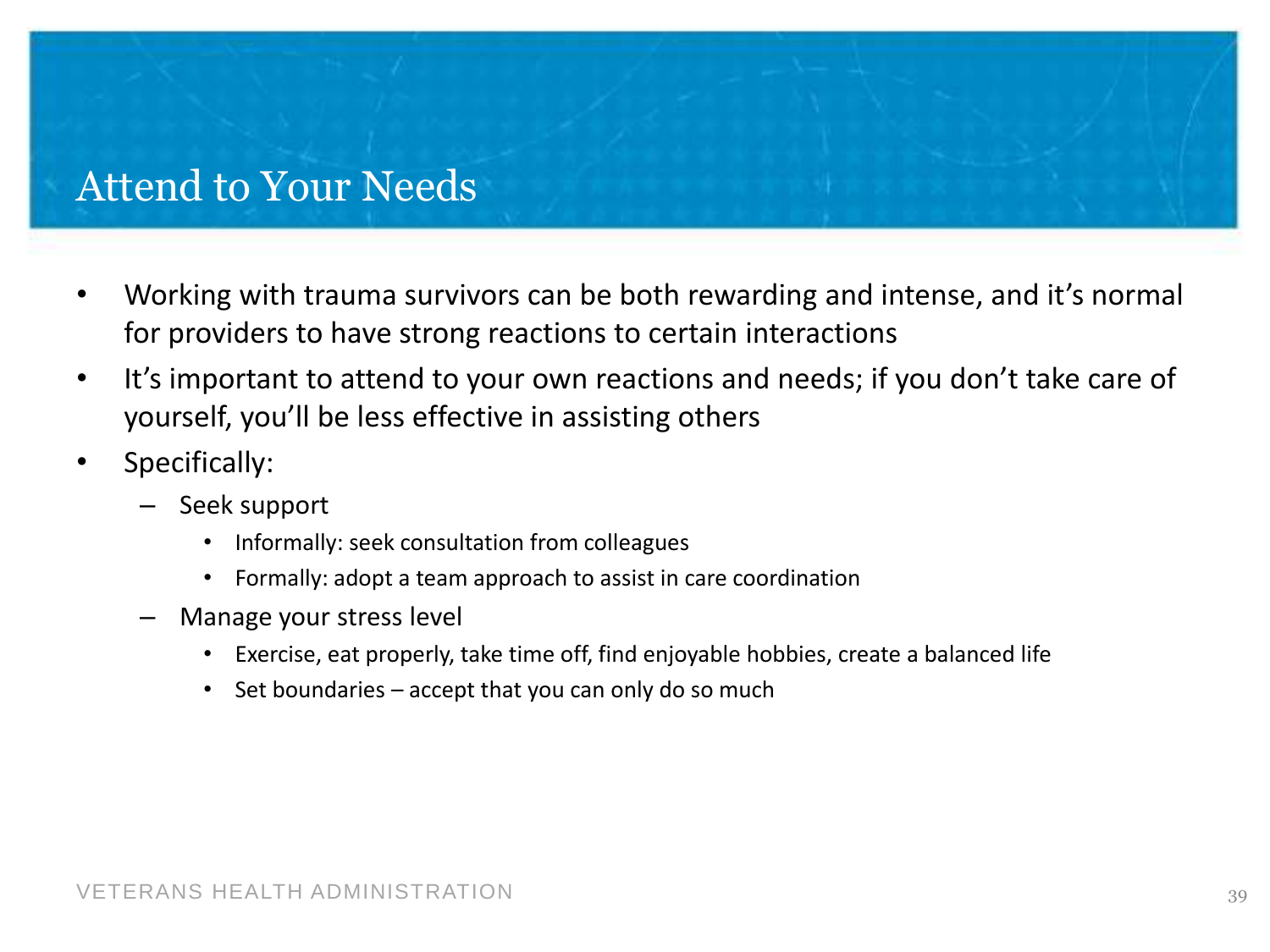#### Ways to Learn More

• One excellent resource on providing medical care to sexual trauma survivors: Health Canada's Family Violence Prevention Unit's *Handbook on Sensitive Practice for Health Professionals: Lessons from Women Survivors of Childhood Sexual Abuse*

[http://www.womensweb.ca/violence/incest/pdf/handbook\\_e.pdf](http://www.womensweb.ca/violence/incest/pdf/handbook_e.pdf)

- VA providers with access to the VA intranet can visit the MST Resource Homepage <vaww.mst.va.gov>
- Veterans and non-VA providers can visit VA's internet site [www.mentalhealth.va.gov/msthome.asp](http://www.mentalhealth.va.gov/msthome.asp)
- Make The Connection and AboutFace websites have Veterans' stories of recovery [www.maketheconnection.net](http://www.maketheconnection.net/)

[www.ptsd.va.gov/aboutface](http://www.ptsd.va.gov/aboutface)

VETERANS HEALTH ADMINISTRATION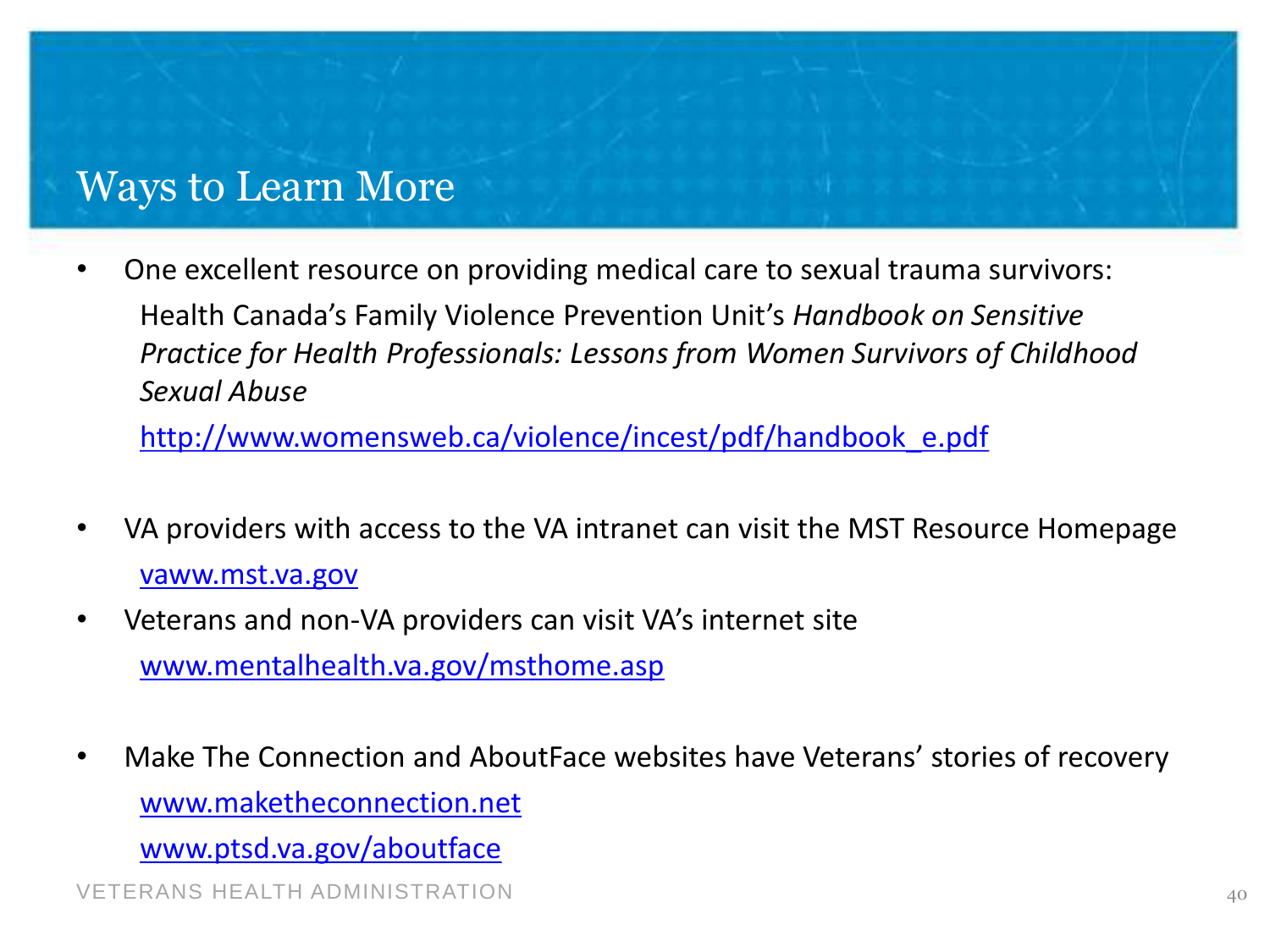# VA's MST-Related Services

- VA provides free care (including medications) for all physical and mental health conditions related to MST
- Service connection is not required
	- Treatment is independent of the VA disability claims process
	- Veterans do not need to have reported the MST at the time or have other documentation
- Veterans may be able to receive free MST-related care even if they're not eligible for other VA care
	- There are no length of service or income requirements to receive MST-related care
- Every VA health care facility has an MST Coordinator
	- Good point of contact for assistance in getting Veterans into MST-related care or for answering any questions about local services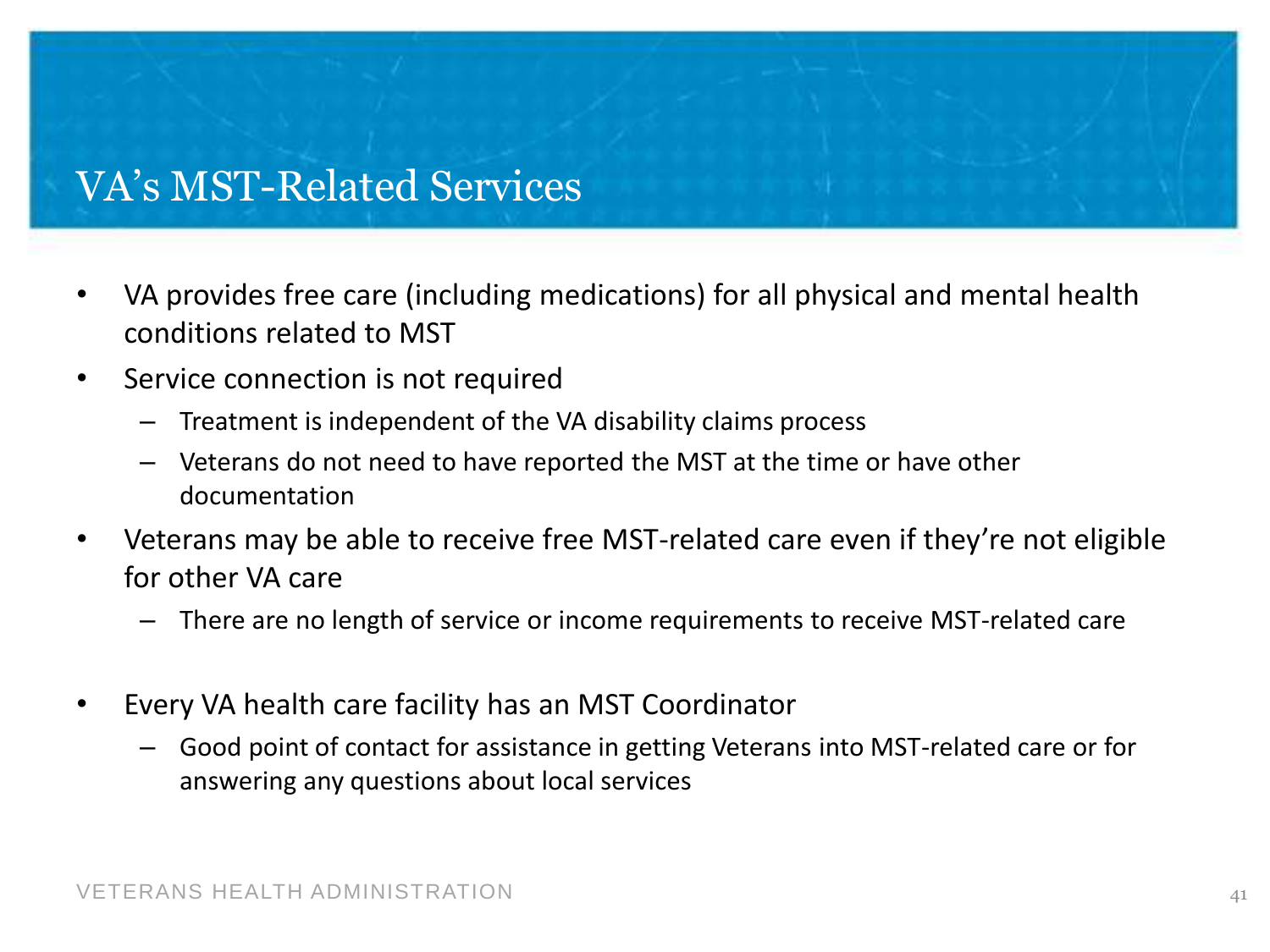# VA's MST-Related Services

- Every VA medical center provides MST-related mental health outpatient services
	- Formal psychological assessment and evaluation, psychiatry, and individual and group psychotherapy
	- Specialty services to target problems such as posttraumatic stress disorder, substance use, depression, and homelessness
- Many VHA facilities have specialized outpatient treatment teams or clinics focusing explicitly on sexual trauma
- Community-based Vet Centers provide MST-related counseling
- For Veterans who need more intense treatment and support, VA has specialized residential and inpatient programs available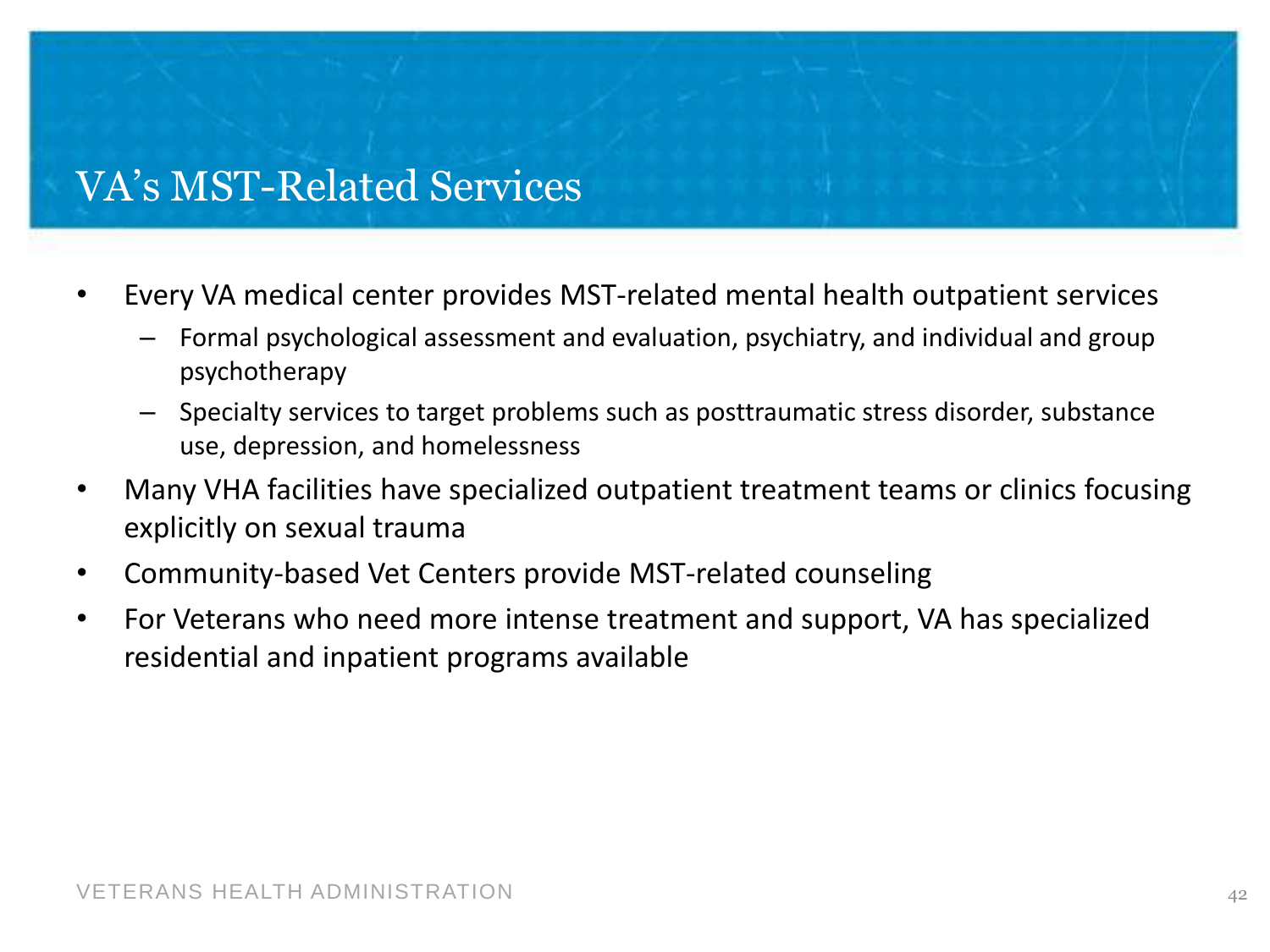#### Accessing VA's MST-Related Services

- Veterans can:
	- Ask their existing VA health care provider for a referral for MST services
	- Contact the MST Coordinator at their local VHA facility
	- Contact their local Vet Center
- Veterans who were deployed to Iraq or Afghanistan can also contact the OEF/OIF/OND Coordinator at their local VA facility
- Information about services and how to access care is available at:
	- [www.mentalhealth.va.gov/msthome.asp](http://www.mentalhealth.va.gov/msthome.asp)
	- VA's general information hotline (1-800-827-1000)